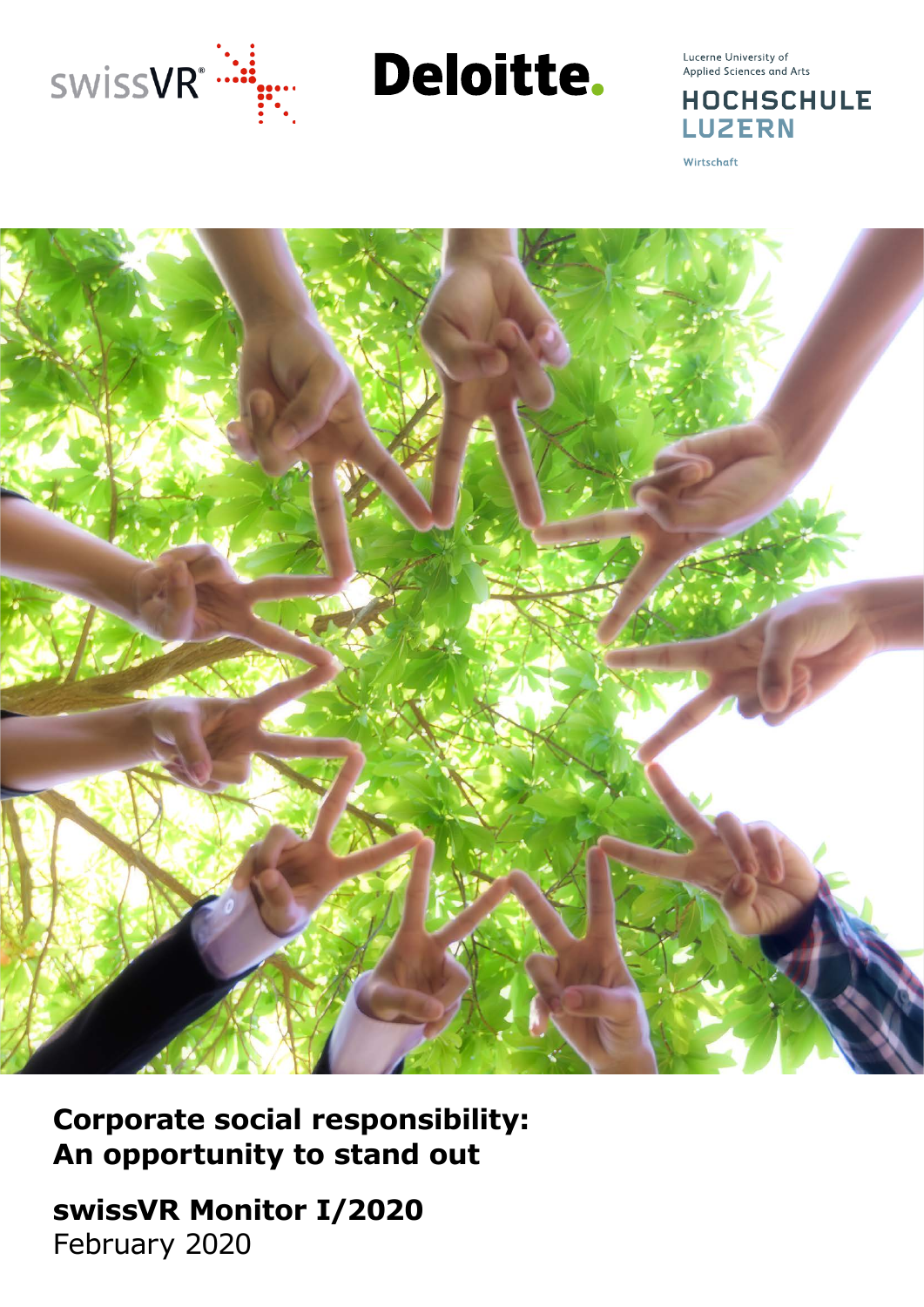## **Contents**

| Foreword                                                                                                                                                                                                                      | 3                           |
|-------------------------------------------------------------------------------------------------------------------------------------------------------------------------------------------------------------------------------|-----------------------------|
| Summary and key findings                                                                                                                                                                                                      | 4                           |
| Economic, sector and business outlook                                                                                                                                                                                         | 5                           |
| Focus topic: Corporate social responsibility (CSR)<br>The most important aspects of CSR<br>CSR and strategy<br>Key CSR topics<br><b>CSR</b> programmes<br>The impact of CSR                                                   | 6<br>6<br>7<br>8<br>9<br>10 |
| Strategic and structural issues facing the Board of Directors<br>Key issues for the Board of Directors<br>Changes in the operating environment for Board members<br>Cooperation between the Board of Directors and management | 12<br>12<br>14<br>15        |
| <b>Interviews</b><br>Paul Bulcke on global corporate social responsibility<br>Antoinette Hunziker-Ebneter on responsible investment<br>Dorothea Baur on CSR in SMEs                                                           | 16<br>16<br>18<br>20        |
| Contacts and authors                                                                                                                                                                                                          | 23                          |

#### **About the survey**

This is the seventh edition of swissVR Monitor and is based on a survey of 429 members of Swiss company Boards of Directors. The aim of the survey is to gauge Board members attitudes to the outlook for the economy and business and corporate governance issues. This edition also focuses specifically on the topic of corporate social responsibility.

The swissVR Monitor survey was conducted by swissVR in collaboration with Deloitte AG and the Lucerne University of Applied Sciences and Arts between 16 December 2019 and 17 January 2020. A total of 429 Board members took part, representing listed companies as well as small and medium-sized companies (SMEs) from every major sector of the Swiss economy. 35% of participants are from large companies, 34% from mediumsized companies and 31% from small companies.

The aim of swissVR Monitor is to offer Board members a benchmark for comparing the issues facing their own Board with those facing their counterparts on other company Boards. SwissVR Monitor also aims to share with the wider public the ways in which Board members perceive their role and the current economic situation.

#### **A note on the methodology**

When comparing survey results over time, please note that the sample may have changed. Percentage figures are rounded to add up to 100. Company size is determined by workforce: small companies have between 1 and 49 employees, medium-sized companies have between 50 and 249 employees, and large companies have 250 or more employees.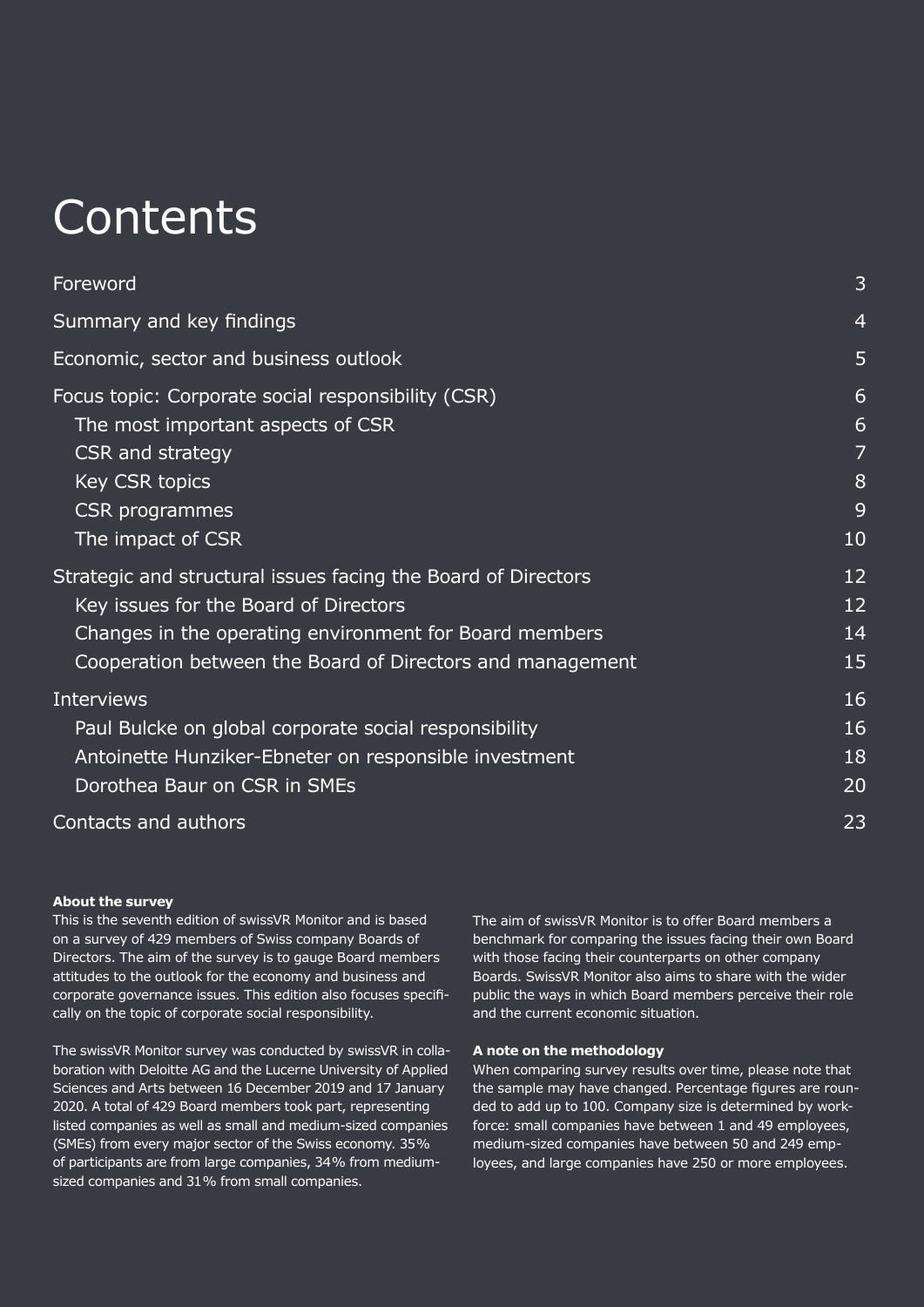## Foreword

**A large majority of Board members surveyed think corporate social responsibility (CSR) makes a company more attractive, enhances its reputation and creates competitive advantage. They rate the responsibility of companies to their employees and customers, and their responsibility for the ethical conduct of their business as the most important aspects of CSR. However, the strategic planning and systematic and sustainable implementation of CSR remain a major challenge, with many companies perceiving a conflict between the costs and benefits of CSR.**

#### Dear reader,

We are delighted to bring you swissVR Monitor I/2020, a survey conducted jointly by swissVR, Deloitte and the Lucerne University of Applied Sciences and Arts. For this edition, we surveyed 429 members of Boards of Directors across Switzerland. The findings reflect their attitudes to the economy and the outlook for business and to relevant areas of their own role. The special focus topic in this seventh survey is corporate social responsibility.

swissVR Monitor I/2020 provides a number of insights:

- **•** Compared with the previous survey (swissVR Monitor II/2019), fewer Board members rate the economic outlook for the Switzerland as positive. However, their rating of the outlook for their sector and their own company remains positive and largely unchanged.
- **•** They prioritise what might be termed 'internal CSR' (such as companies' responsibility to employees and customers) over 'external CSR' (such as responsibility towards their location or to nature and the environment).
- **•** A large majority (81%) see CSR as an integral part of their company's corporate strategy, but more than one-third report that they do not have the resources and expertise within the Board to implement it successfully. Only half say their Board takes the time it needs to discuss the topic.
- **•** A further strategic challenge for Boards is defining the priority topics for their company's social engagement, setting CSR targets and devising indicators to measure achievement in meeting these targets.
- **•** Overall, CSR is clearly seen as an opportunity for companies to differentiate themselves and stand out from their competitors, making them more attractive as an employer (92% of respondents), enhancing their reputation (87%) and achieving competitive advantage (85%).
- **•** The perceived conflict between the costs and benefits of CSR is more marked in SMEs than in large companies. 40% of respondents from small companies and 30% from medium-sized companies report that social engagement involves costs that either drive down profits, make products more expensive or reduce employees' salaries; just 26% of those from large companies believe this is the case.
- **•** Digitalisation, robotics and automation remains the top issue for Boards of Directors, followed by formulating a new corporate strategy and improving efficiency/optimising internal processes. CSR is not one of the top ten issues for Boards.

We would like to thank all Board members who participated in this swissVR Monitor survey. We hope you will find this report an informative and enjoyable read.

 $C$   $Riz$ 

 $\eta$  (c  $\sim$ 

 $(4.1)$ 

**Cornelia Ritz Bossicard Reto Savoia Prof. Dr. Christoph Lengwiler** President swissVR CEO Deloitte Switzerland Lecturer (External) IFZ/Lucerne University of Applied Sciences and Arts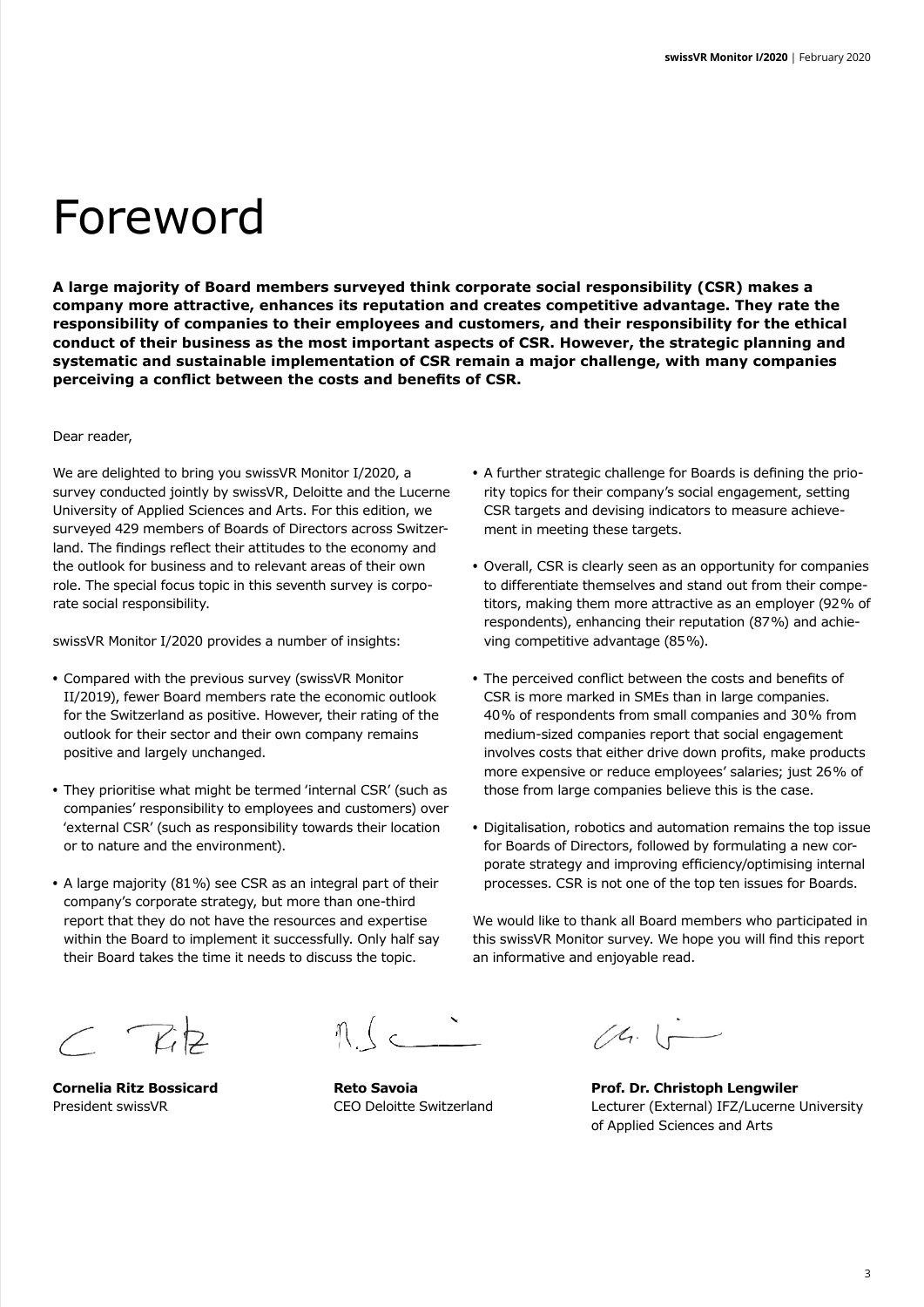## Summary and key findings



## 20%

rate Switzerland's economic outlook over the next 12 months as positive.



# 39%

say that their Board does not have the resources and expertise to implement CSR successfully.

# 69%

report that responsibility for employees is their top priority in their company's social engagement.



85%

| see CSR as an important |
|-------------------------|
| tool for achieving      |
| competitive advantage.  |



believe that companies should focus primarily on their business role and not invest time and money in social engagement.



## 37%

still regard digitalisation, robotics and automation as the most important issue their Board of Directors has had to tackle over the last 12 months.

#### **Weaker economic outlook, but no change in business prospects**

For the fourth half-year in a row, the percentage of Board members rating Switzerland's economic outlook as positive has fallen. At 20%, it is now lower than two years ago (swissVR Monitor I/2018 – 67%) and one year ago (swiss VR Monitor I/2019 – 28%). However, Board members' rating of the prospects for their sector (34%) and for their own company (55%) remain unchanged compared with swissVR Monitor II/2019.

#### **The strategic challenges of CSR**

A majority of Board members surveyed (81%) report that CSR is already an integral part of their company's corporate strategy. However, almost two-fifths say that their Board does not have adequate resources and expertise to implement CSR successfully. Just over half of respondents say their Board has defined the key topics of their company's social engagement and that their Board takes the time it needs to discuss CSR, while only just over one-third say that their Board is setting CSR targets and measuring their achievement.

#### **Employees, training and health more important CSR topics than data protection or climate change**

Employees, diversity and integration, and remuneration are companies' top priority in their social engagement (69% of responses) followed by opportunities for training (59%) and health and well-being (48%). Responsible consumption/production (42%), privacy and data security (37%) and climate change mitigation/environmental footprint (31%) are lower priorities.

#### **CSR makes companies more attractive, strengthens their reputation and creates competitive advantage**

The overwhelming majority of Board members (92%) think that CSR makes the company more attractive as an employer and increases employee loyalty. 87% think that CSR strengthens the company's reputation and helps it acquire customers and partners. Almost as many (85%) think that CSR is not just about marketing and public relations, but is an important tool for differentiating the company from its competitors and achieving competitive advantage.

#### **Conflict between costs and benefits of CSR**

Around two-thirds of Board members stress the positive benefits of CSR. Some are more critical, however: 36% believe that companies should focus primarily on their business role and not invest time and money in CSR. Just over one-third believe that CSR involves costs that drive down profits, make products more expensive or reduce employees' salaries. And one in four Board members believes that making profits and increasing the value of the company are the only real corporate responsibility companies have, while two in five think that their company is already taking enough social responsibility by creating jobs and paying taxes.

#### **Top three Board priorities unchanged**

As in swissVR Monitor I/2019, digitalisation, robotics and automation is the most important issue that Boards have had to tackle over the past 12 months (37% of responses). 34% of respondents cite formulating a new corporate strategy as the most important issue, moving this issue from third to second in the list. Improving efficiency/optimising internal processes slips from second to third place (32% of responses). The top three priorities are unchanged from six months ago. However, talent management is now rated much more important than before: it occupies fourth place, with three out of ten Board members citing this as the most important issue their Board has had to tackle over the last 12 months.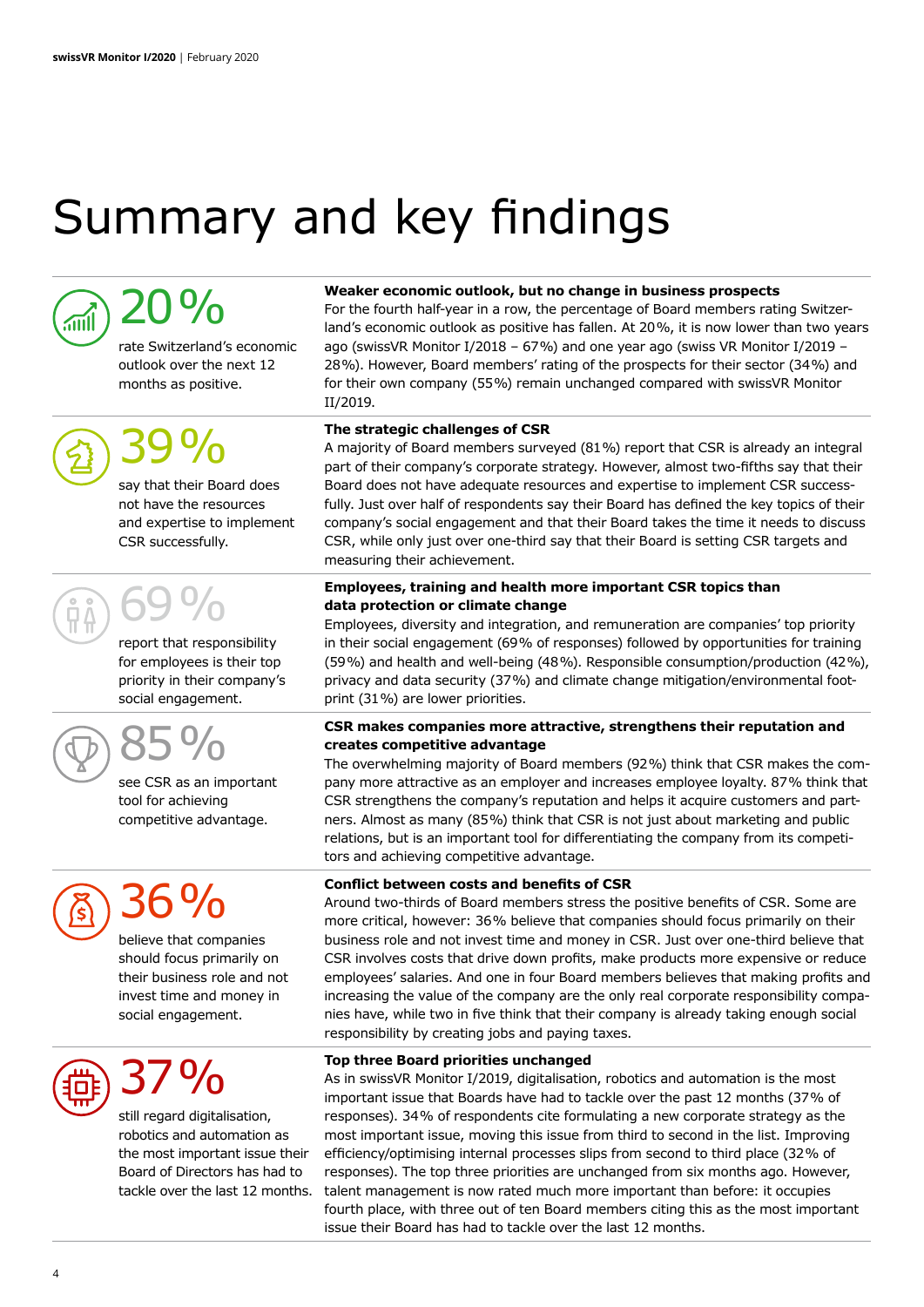## Economic, sector and business outlook

There is little change from swissVR Monitor II/2019 in terms of Board members' rating of the **economic, sector and business outlook** over the next 12 months. However, the differences between these individual aspects have become slightly more marked. Board members are more pessimistic about the prospects for the Swiss economy than they were six months ago, but their rating of the prospects for their sector and their own company remains unchanged (see Chart 1).

20% of respondents rate the **outlook for the Swiss economy** as positive, down 7 percentage points from swissVR Monitor II/2019. Over the same period, the percentage rating the country's economic outlook as neutral has risen from 67% to 72%, and the percentage rating it as negative is largely unchanged. The country's economic outlook is, however, the weakest since the Survey was launched three years ago (swissVR Monitor I/2017).

There is only a minor change in the proportion of respondents rating the **sector outlook** as positive (34%, down from 36%). 15% now rate it as negative, broadly unchanged from the previous survey.

Board members remain most optimistic about their company's **business outlook**: 55% rate it as positive, 38% as neutral and 7% as negative, largely unchanged from the findings of the previous survey (swissVR Monitor II/2019).

Board members in the information and communications technology (ICT) sector are most positive about their sector's business outlook: an above-average 73% rate it as positive, down slightly from 76% in swissVR Monitor II/2019. 70% of Board members in the pharma, life sciences, medtech and health sector also report above-average expectations. This is in marked contrast with swissVR Monitor II/2019 when a below-average 49% of respondents from this sector rated the business outlook as positive. Board members in the corporate services sector out-perform the average, with 65% rating the sector's business outlook as positive, up from 56% six months ago. However, only 43% of Board members in the manufacturing and chemicals sector are positive about the business outlook, up slightly from 40% in swissVR Monitor II/2019. Other sectors reporting below-average expectations for the business outlook include financial services (48% of respondents, down from 49% in swissVR Monitor II/2019) and commerce and consumer goods (39%, down from 48% in swissVR Monitor II/2019). 55% of Board members in the construction sector rate their sector outlook as positive, in line with the overall average but down from swissVR Monitor II/2019, when an above-average 62% of respondents rated the outlook as positive.

#### **Chart 1. Rating of prospects for the next 12 months [swissVR Monitor I/2017, II/2017, I/2018, II/2018, I/2019, II/2019 and I/2020]**

**Question: How do you rate the prospects for the Swiss economy/your sector/your company's business over the next 12 months?** Note: The remaining percentages that add up to a hundred are made up of neutral answers.

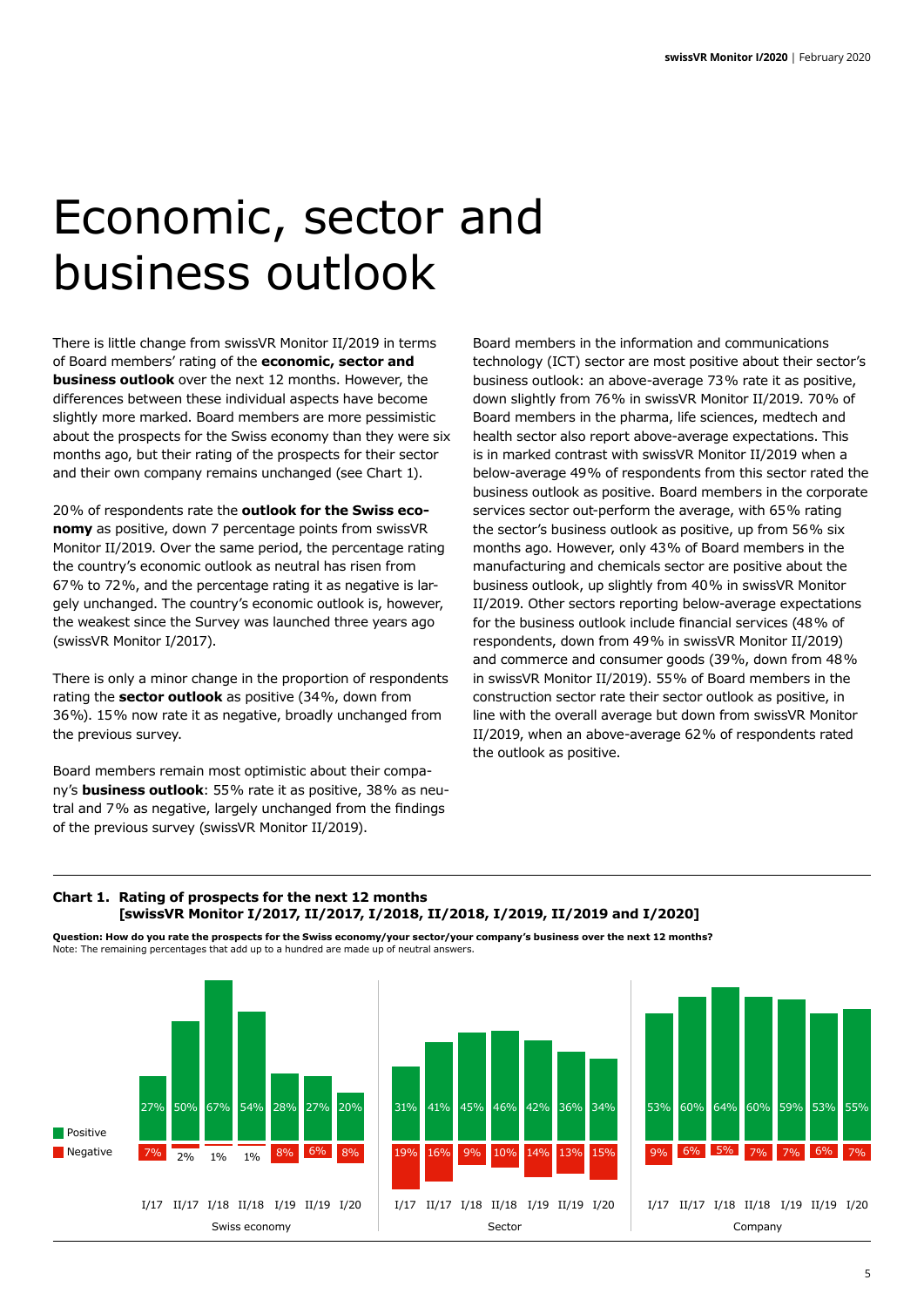## Focus topic: Corporate social responsibility (CSR)

Corporate social responsibility can be defined as a set of ethics relating to a company's business, social, environmental and digital responsibility and to different stakeholders (including shareholders, employees, customers, suppliers, partners and the local population). CSR is based on the notion of sustainable growth, but the form it takes may vary considerably from company to company. It includes not only the company's contributions to achieving positive social impact but also the measures it takes to reduce negative impact.

### **The most important aspects of CSR**

Asked how important different aspects of CSR are for the company, almost all Board members list **responsibility to employees** as the most important aspect (99%), followed closely by **responsibility for ethical business practices** (98%) (see Chart 2). Respondents list health and safety at work, fair working conditions and remuneration, as well as compliance with legislation, fair competition, quality standards, and ethical business practices with regard to suppliers and partners as the most important aspects of CSR for their company.

Nine out of ten Board members also rate **responsibility to customers, responsibility for the impact of digitalisation** and **responsibility for nature and the environment**  as important aspects of their company's CSR. Most rate providing customers with information on product manufacture or origin and data protection, and on climate change mitigation as important or fairly important. Nonetheless, it is surprising that environmental aspects of CSR feature so far down the ratings, given the amount of publicity that climate change is currently attracting. The proportion of respondents

#### **Chart 2. Most important aspects of CSR**

**Question: How important are the following aspects of corporate social responsibility for your company?**

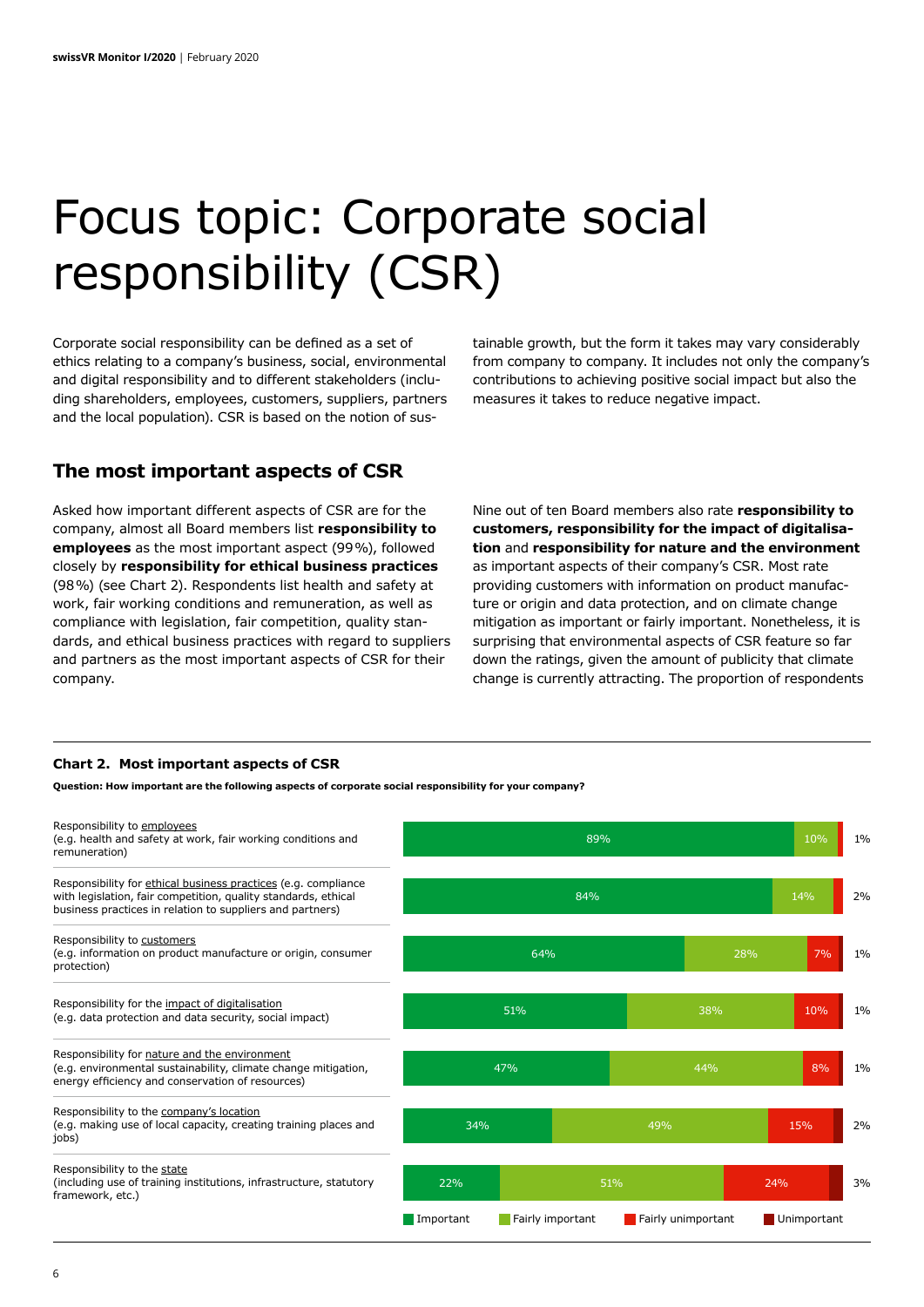rating responsibility to customers (28%), responsibility for the impact of digitalisation (38%) and responsibility for nature and the environment (44%) as fairly important is somewhat higher than those rating responsibility to employees and responsibility for ethical business practices as fairly important (10% and 14% respectively).

Compared with the five most important aspects of CSR, **responsibility to the company's location** and **respon-**

## **CSR and strategy**

Four-fifths (81%) of Board members somewhat agree or strongly agree (45% and 36% respectively) that CSR is **an integral part of their company's corporate strategy**. Just under one-fifth (19%) somewhat disagree or strongly disagree (17% and 2% respectively) (see Chart 3). Sectors more likely than the average to somewhat agree or strongly agree are the financial services sector (88% of respondents) and commerce and consumer goods (84%). Board members in the construction and ICT sectors, by contrast, are the least likely to agree that CSR is an integral part of corporate strategy (77% and 69% of respondents respectively).

The fact that the companies surveyed almost all integrate CSR in their corporate strategy is a positive finding. However, they face strategic challenges in doing so, particularly with regard to implementing CSR sustainably.

Three-fifths of Board members (61%) say that their Board does not have **sufficient resources and expertise within the Board** to implement CSR successfully (19% strongly

**sibility to the state** are rated as less important by Board members. Making use of local capacity or creating training places and jobs in the local community are rated as fairly unimportant (15% of responses) or unimportant (2% of responses). Just under one-quarter of Board members (24%) rate a company's responsibility to the state providing the infrastructure and statutory framework that supports business as fairly unimportant aspect of CSR, with a further 3% rating it as unimportant.

agree and 42% somewhat agree). Board members in the financial services sector are more likely than the average to somewhat agree or strongly agree (66% of respondents), and Board members representing large companies are more likely than those from SMEs to somewhat agree or strongly agree (70%). Respondents in both the construction industry and the manufacturing and chemicals sector are less likely than the average to somewhat agree or strongly agree (54% and 57% respectively). Board members in small companies are much more likely to report that they do not have the resources and expertise they need (51%), compared with 62% from medium-sized companies, almost exactly the average. Across the sample, almost four out of ten respondents somewhat disagree or strongly disagree (31% and 8% respectively), demonstrating that there is room for improvement on many Boards.

Just under half of respondents somewhat disagree (36%) or strongly disagree (10%) that their Board has defined the **key topics of corporate social responsibility** for their com-

#### **Chart 3. CSR and strategy**

**Question: How do you rate the following statements on corporate social responsibility and strategy?**

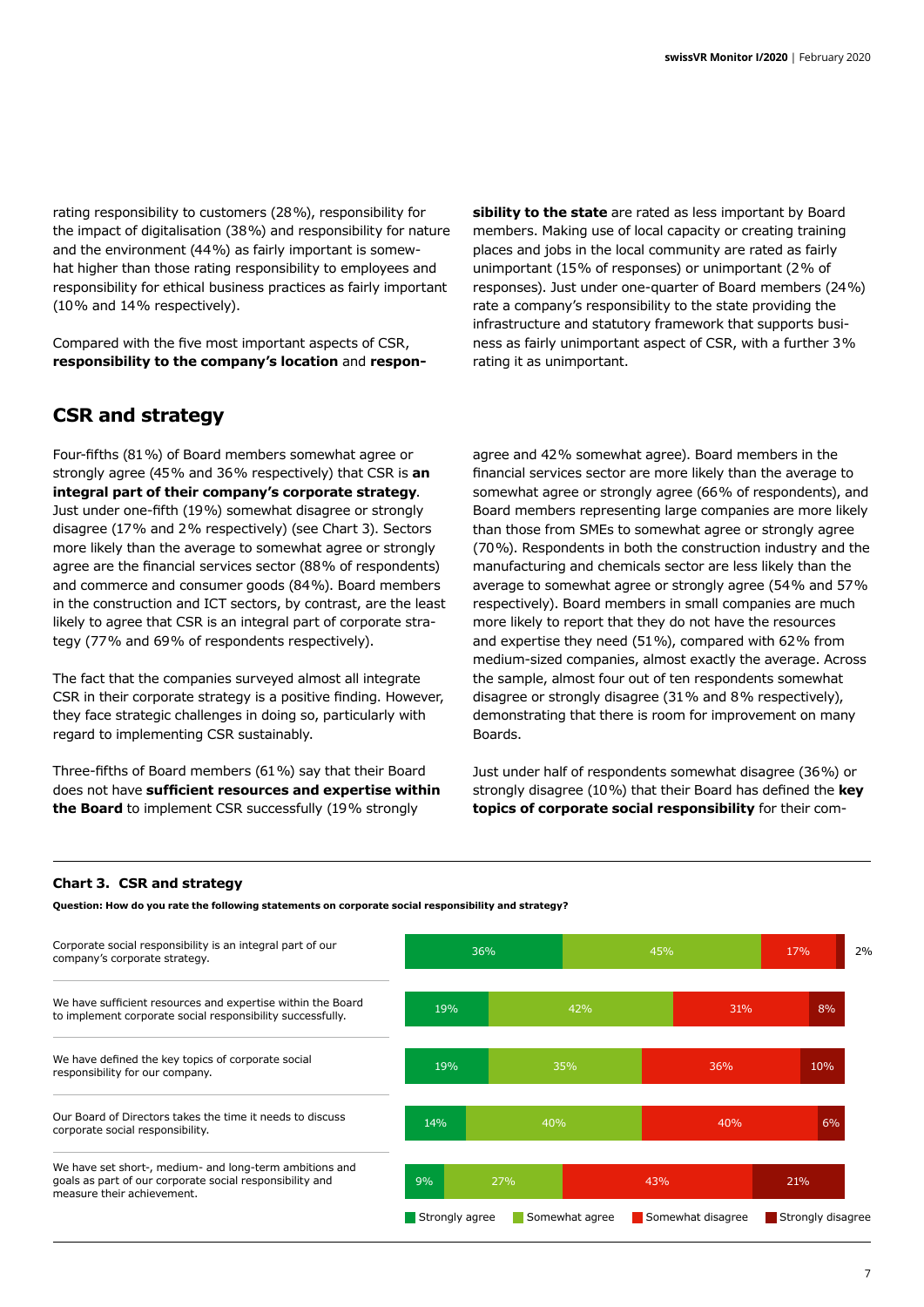pany. This rises to more than half in the construction sector (55% of respondents) and to three-fifths in the ICT sector (61%). Board members from small and medium-sized companies are more likely than large companies to somewhat disagree or strongly disagree (57% from small companies and 51% from medium-sized companies as against 30% from large companies). Just one-fifth (19%) of all Board members surveyed agree that their Board has defined the key topics of CSR for the company. However, a clear focus on this issue is a prerequisite for implementing CSR successfully and sustainably.

Responses to the statement that **the Board of Directors takes the time it needs to discuss CSR** also point to room for improvement. Just 14% of respondents strongly agree and 40% somewhat agree. Just under half somewhat disagree (40%) or strongly disagree (6%), with markedly above-average responses from the construction industry and the ICT sector (54% and 63% respectively). These findings mirror those of earlier editions of swissVR Monitor: since the

### **Key CSR topics**

Board members were asked how important various CSR topics are for their company.

A substantial majority (69%) report that **employees, diversity and integration, and remuneration** are the top priority for their company's social engagement (see Chart 4). The sectors giving the highest priority to these topics are the

survey began three years ago (swissVR Monitor I/2017), the issue of sustainability/corporate social responsibility has never featured among the ten most important issues that Boards of Directors have had to tackle over the last 12 months (see Chart 8 on page 12).

There is also clear room for improvement in the strategic control of CSR. Almost two-thirds (64%) of respondents report that their company has not set short-, medium- or long-term ambitions and goals as part of their company's corporate social responsibility and **do not measure the achievement of CSR**. The greatest shortfall in this area is in the corporate services sector (66% of respondents), ICT (67%), construction (71%) and manufacturing/chemicals (71%). A rather more positive picture emerges from the responses from the pharma, life sciences, medtech and health sector and from commerce and consumer goods, where 50% and 40% of respondents respectively strongly agree or somewhat agree that their company has defined CSR goals and measures their achievement (an average of 36% of all respondents).

pharma, life sciences, medtech and health sector (82% of respondents) and the corporate services sector (74%). The commerce and consumer goods industry and the construction sector are much less likely than the average to rate these topics as important (58% and 63% of respondents respectively).

#### **Chart 4. CSR topics**

**Question: Which of the following topics are given priority in your company's social engagement? [Please select up to four topics]**

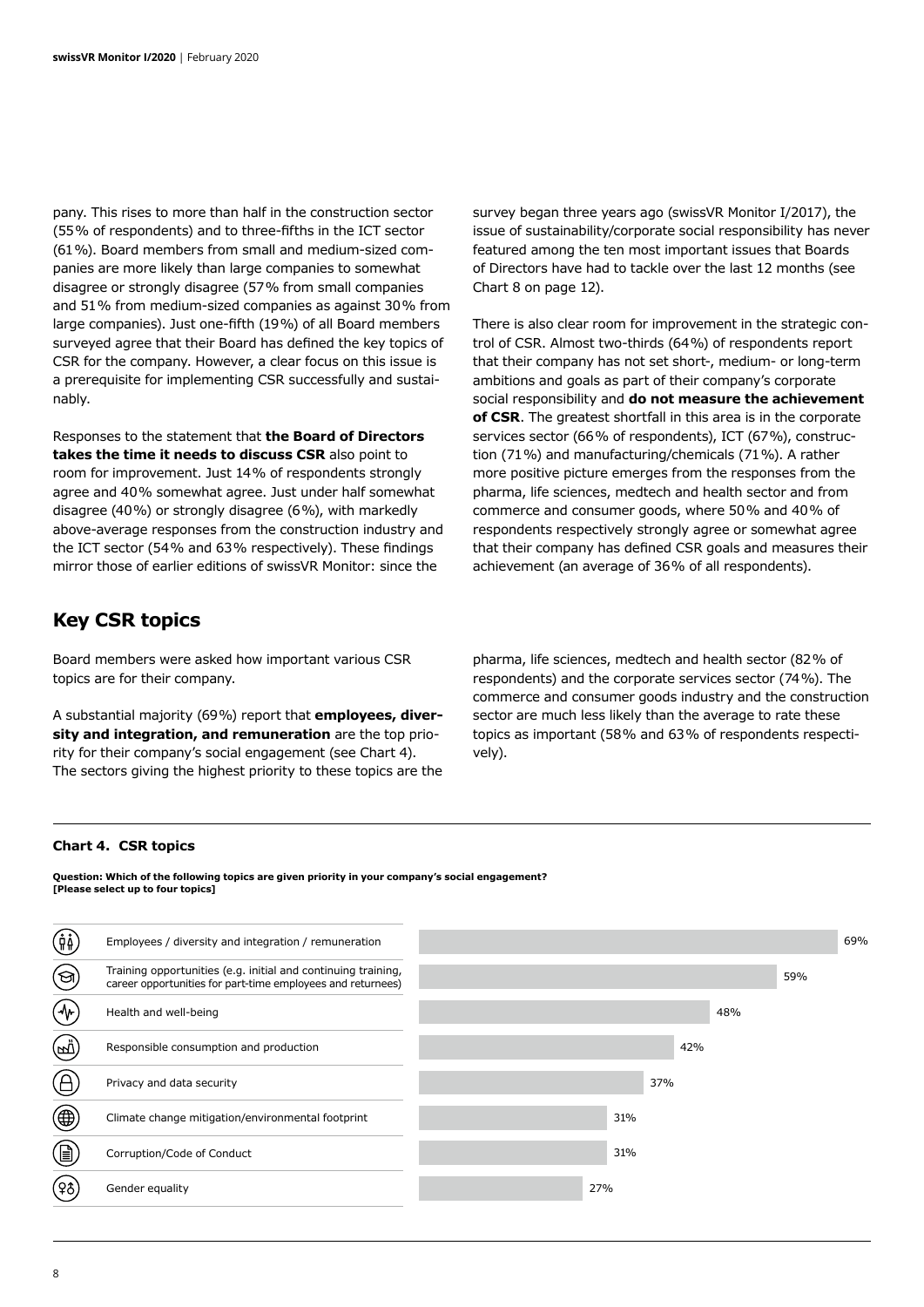The second and third most frequently cited topics also focus on human resources: **training opportunities** (59% of respondents) and **health and well-being** (48%). The ICT sector is more likely than the average to prioritise training opportunities (71%), followed by construction (68%). The commerce and consumer goods industry is least likely to prioritise training (50% of respondents). Respondents in the pharma, life sciences, medtech and health sector (70% of respondents) are most likely to cite health and well-being as a priority, with those in the corporate services sector least likely to do so (31%).

Two-fifths of Board members report that their company prioritises **responsible consumption and production** (42%)

and **privacy and data security** (37%). As might be expected, the first of these topics is most likely to be prioritised by Board members in the construction sector (70%) and in manufacturing and chemicals (62%), while privacy and data security are most commonly cited by Board members in the financial services sector (64%) and ICT (49%).

Respondents are less likely to cite the other CSR topics as one of their top four aspects: **climate change mitigation/environmental footprint** and **corruption/Code of Conduct** are cited by 31% of respondents and **gender equality** by 27%.

## **CSR programmes**

Board members were asked what programmes or initiatives their company organises or supports in the area of social engagement.

Exactly half cite the traditional area of **sponsoring events** as the most important CSR programme their company organises or supports (see Chart 5). **Voluntary engagement** in clubs, associations and social institutions comes a close second, with 48% of respondents. Board members in the financial services sector most commonly report sponsorship programmes (70% of respondents), while those in the corporate services sector are most likely to report voluntary engagement by companies (72% of respondents).

Alongside more 'traditional' CSR activities, **corporate giving**  in cash or in kind and **partnerships with training institutions** to share know-how are cited by 40% and 35% of Board members respectively. A relatively small number of respondents report that their companies already have training partnerships compared with the much higher number identifying such opportunities as an important aspect of their CSR (see Chart 4 on page 8). This illustrates the gap already highlighted between aspiration and implementation in many companies. There are no significant differences between sectors in terms of corporate giving. However, 47% of Board members in the corporate services sector, 43% in manufacturing and chemicals and 42% in pharma, life sciences, medtech and health

#### **Chart 5. CSR programmes**

**Question: What kind of programmes or activities does your company organise or support as part of its social engagement? [Please select up to five programmes or activities]**

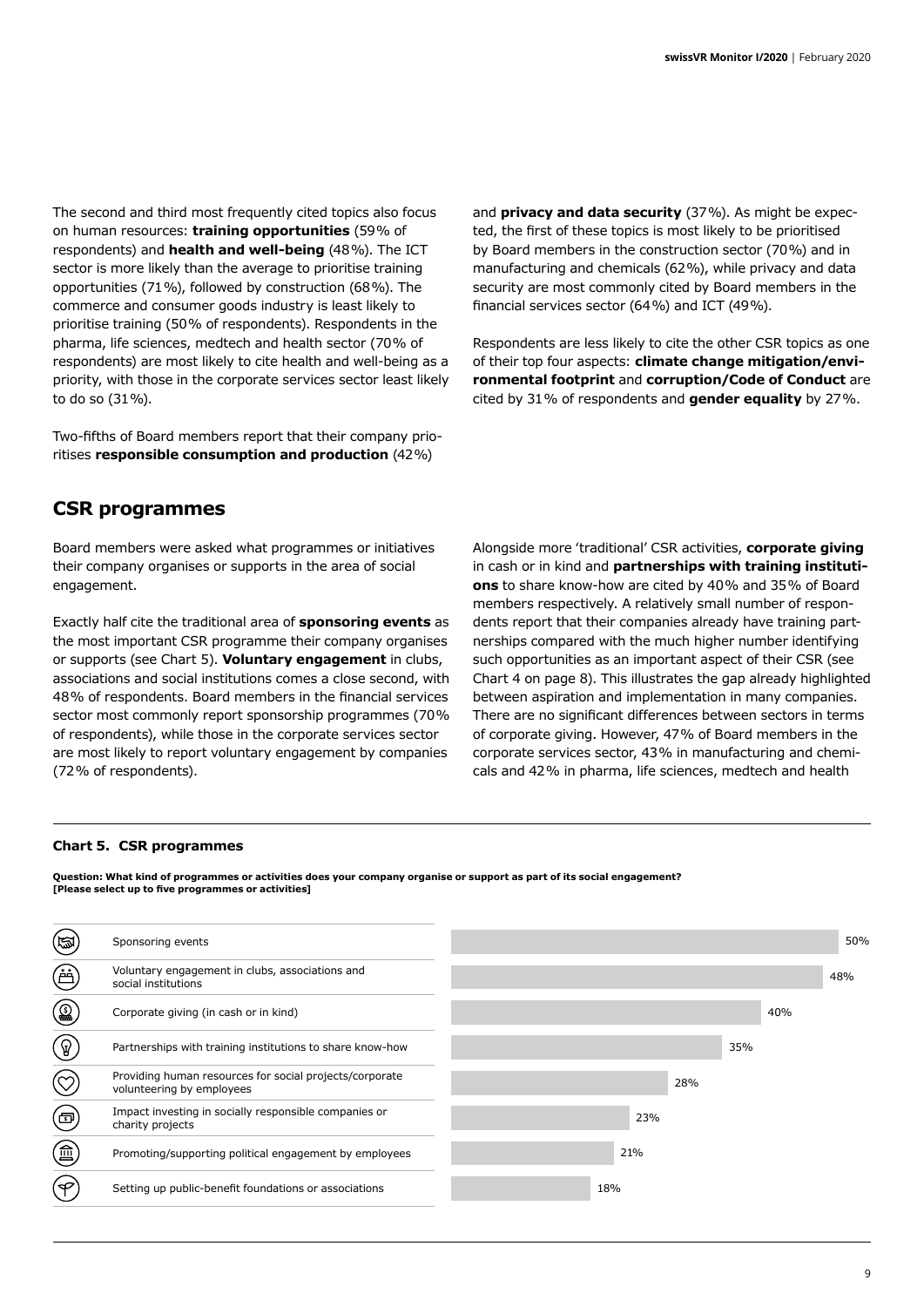report partnerships with training institutions, all above the average.

Only a minority of companies organise or support more 'modern' forms of social engagement, such as **corporate volunteering** (cited by 28% of respondents) and **impact investing** (cited by 23%). The corporate services sector and ICT are most likely to organise or support volunteering, with 37% of Board members reporting their company supports

### **The impact of CSR**

Board members were asked to respond to positve and critical statements about the impact CSR is having on their company.

#### **Positive statements about the impact of CSR**

Among the positive statements, one in two Board members (51%) strongly agrees that corporate social responsibility **makes the company more attractive as an employer and increases employee loyalty**. A further 41% somewhat agree. Only a small minority somewhat disagree or strongly disagree (7% and 1% respectively) (see Chart 6). There are no major differences here between sectors, but company size makes a difference: large companies (56% of respondents) and medium-sized companies (55%) are more likely to strongly agree than small companies (41%).

Just over two-fifths of respondents (43%) also strongly agree that **focusing solely on economic performance no longer reflects society's priorities** and that the company needs to integrate social and environmental aspects more closely into its corporate strategy. Much the same proportion (40%) strongly agree that **CSR strengthens the compa-** both these categories. Impact investing is most common in the commerce and consumer goods industry (37% of respondents) and in financial services (35% of respondents).

Only one Board member in five reports that their company organises or supports the other two kinds of CSR programme listed: **promoting/supporting political engagement by employees** (21%) and **setting up public-benefit foundations or associations** (18%).

**ny's reputation and helps it to acquire customers and partners**. Almost 50% of respondents somewhat agree with both statements. Large companies are also more likely than small and medium-sized companies to strongly agree that focusing solely on economic performance no longer reflects society's priorities (49%, compared with 41% of small companies and 39% of medium-sized companies). Companies in the corporate services sector are most likely to strongly agree (54%). There are no significant differences between companies of differing sizes in response to the statement that CSR strengthens the company's reputation and helps it to acquire customers and partners. Board members from the corporate services sector are most likely to strongly agree (51% of respondents), followed by those in financial services and the pharma, life sciences, medtech and health sector (45% of respondents in both sectors).

Around one-third of respondents (34%) strongly agree with the statement that **CSR is not just about marketing and public relations but is an important tool for achieving competitive advantage**, and 51% somewhat agree. However, a minority somewhat disagree (13%) or strongly disagree

#### **Chart 6. Impact of CSR (positive statements)**

**Question: How do you rate the following statements on corporate social responsibility?**

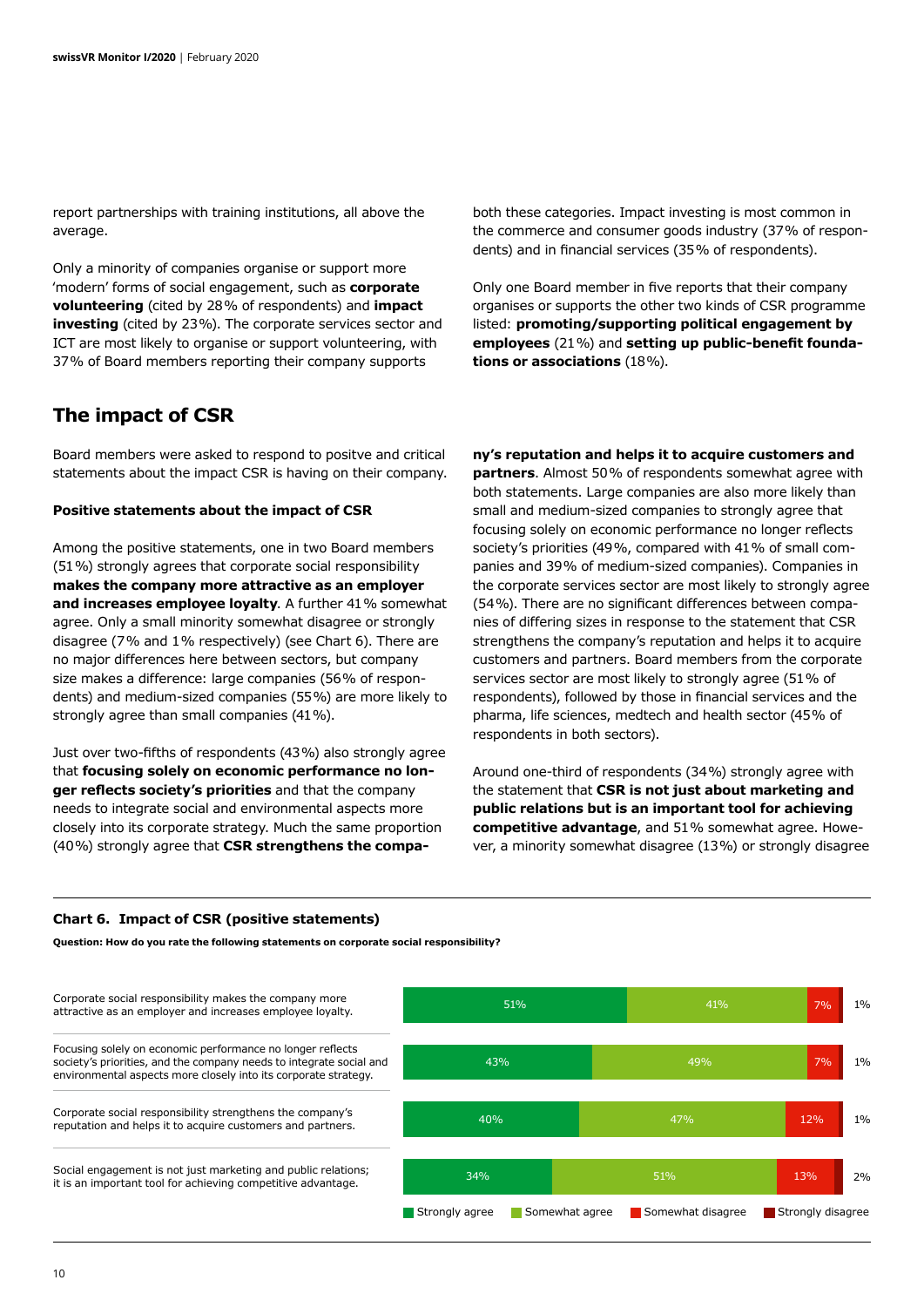(2%). Large companies are also more likely than small or medium-sized companies to strongly agree that CSR is an important tool for achieving competitive advantage (44%, compared with 23% of small companies and 34% of mediumsized companies). Board members in the pharma, life sciences, medtech and health sector are most likely to strongly agree (45% of respondents).

#### **Critical statements about the impact of CSR**

It is striking that between 60% and 80% of all respondents somewhat disagree or strongly disagree with each of the critical statements. The lowest level of agreement is with the statement that **making profits and increasing the value of the company are the only real corporate responsibility that companies have**. 24% of respondents strongly disagree and 51% somewhat disagree, representing threequarters (75%) of all respondents (see Chart 7). In contrast, one in four Board members somewhat agrees or strongly agrees (22% and 3% respectively). Small and medium-sized companies are more likely to agree than large companies (28% and 27% of respondents respectively, compared with 22% of large companies).

However, the critical statement that **social engagements involves costs that drive down profits, make products more expensive or reduce employees' salaries** attracts more agreement. 28% of respondents somewhat agree and 4% strongly agree, just under one-third of all Board members surveyed (32%). This points to the perceived conflict between the costs and benefits of CSR, an issue that many companies face, particularly small companies: 40% of small companies somewhat agree or strongly agree with the critical statement, compared with 30% of medium-sized companies and 26% of large companies. It is important to note that cost-benefit

assessments also vary according to which elements are (or can be) assessed and according to the mismatch between necessary short-term investment (short-term cost) for longterm, measurable results (long-term benefit).

Responses to the critical statement that **companies should focus primarily on their business role and not invest time and money in social engagements** paints a similar picture. Just over one-third of all Board members surveyed (36%) somewhat agree (31%) or strongly agree (5%). The figure for medium-sized companies is 38%, only slightly higher than for small and large companies (36% and 32% respectively).

In contrast, two-fifths somewhat agree or strongly agree (36% and 4% respectively) that **companies are already taking enough social responsibility by creating jobs and paying taxes**. Small and medium-sized companies are more likely to agree with this statement than large companies (42% and 45% respectively, compared with 33%). Just 18% of those surveyed strongly disagree.

#### **Chart 7. Impact of CSR (critical statements)**

**Question: How do you rate the following statements on corporate social responsibility?** Note: The colour scale has been reversed for better readability.

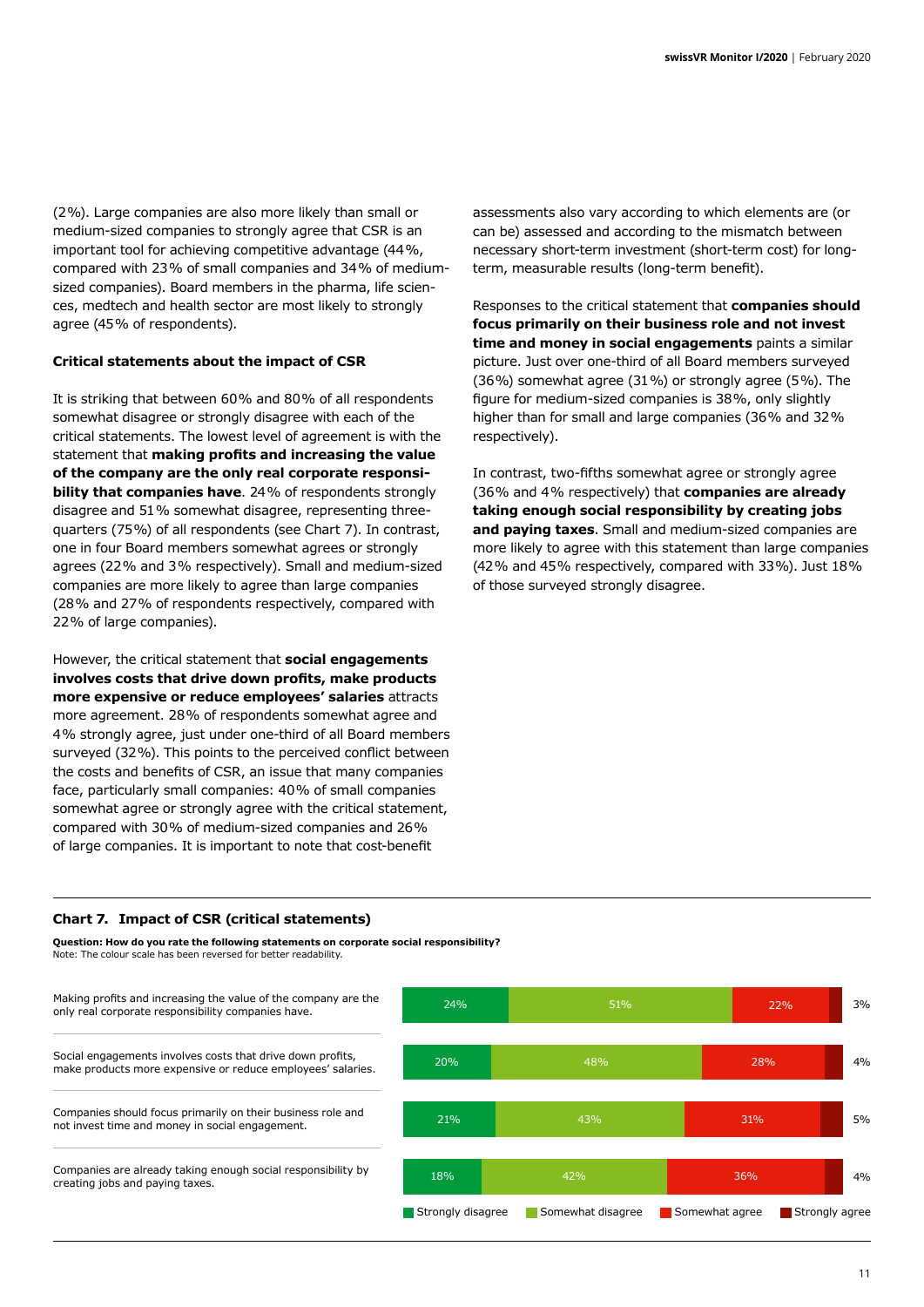## Strategic and structural issues facing the Board of Directors

### **Key issues for the Board of Directors**

As in previous editions of swissVR Monitor, Board members were asked to choose from a list of topics the five most important issues that their Board of Directors has had to tackle over the last 12 months and will have to tackle over the next 12 months.

**Digitalisation/robotics/automation** remained the top issue over the last 12 months, with 37% of respondents naming this as one of the five most important issues. This is almost exactly the same figure as in swissVR Monitor I/2019 (see Chart 8).

This was closely followed by **formulating a new corporate strategy** (34%), up from third place (30%) in swissVR Monitor I/2019. Ranking third, and down one place, is **improving efficiency/optimising internal processes** (32%). Since the survey was launched three years ago (swissVR Monitor I/2017), these three issues have consistently been ranked as the top three issues, with just minor shifts in the order of importance.

**Talent management** has risen from seventh to fourth place, with 31% of respondents citing it as one of the most important issues over the last 12 months as against 25% a year ago.

#### **Chart 8. Top 10 topics for the Board of Directors [swissVR Monitor I/2020 change from I/2019 and forecast next 12 months]**

**Questions: Which topics were most important to your Board of Directors over the past 12 months? Which do you think will be the most important topics over the next 12 months?**

|     | <b>Rank I/2020</b> | <b>Rank I/2019</b>       | <b>Next 12 months</b>   | <b>Topics</b>                                                                  |
|-----|--------------------|--------------------------|-------------------------|--------------------------------------------------------------------------------|
|     | 1(37%)             | 1(38%)                   | 2(37%)                  | Digitalisation/robotics/automation                                             |
| 일   | 2(34%)             | $3(30\%)$                | 7(23%)                  | Formulating a new corporate strategy                                           |
| 만   | $3(32\%)$          | 2(35%)                   | $1(39\%)$               | Improving efficiency/optimising internal processes                             |
| ÂÅÂ | 4 $(31\%)$         | 7(25%)                   | 3(34%)                  | Talent Management (recruitment, staff retention, etc.)                         |
| ÂÅÂ | $5(30\%)$          | 4(28%)                   | 6(24%)                  | Human resources challenges at management level                                 |
| .2  | $6(29\%)$          | 6(26%)                   | 4 $(32\%)$              | Responding to market developments/behaviour by competitors                     |
| 일   | 7(23%)             | 4(28%)                   | 5(28%)                  | Go-to-market issues (marketing and sales strategy)                             |
| ුටු | $8(22\%)$          | 8(24%)                   | 12(16%)                 | Corporate transactions (acquisitions, cooperation arrangements<br>and mergers) |
| ÂÅÂ | $9(20\%)$          | $9(22\%)$                | $8(19\%)$               | Corporate culture                                                              |
| ୍ୟ  | $9(20\%)$          | 14 (19%)                 | $8(19\%)$               | Ensuring innovation/research and development                                   |
| 2   | ᇃ<br>Strategy      | Organisation & processes | <b>HR</b><br><b>AAR</b> |                                                                                |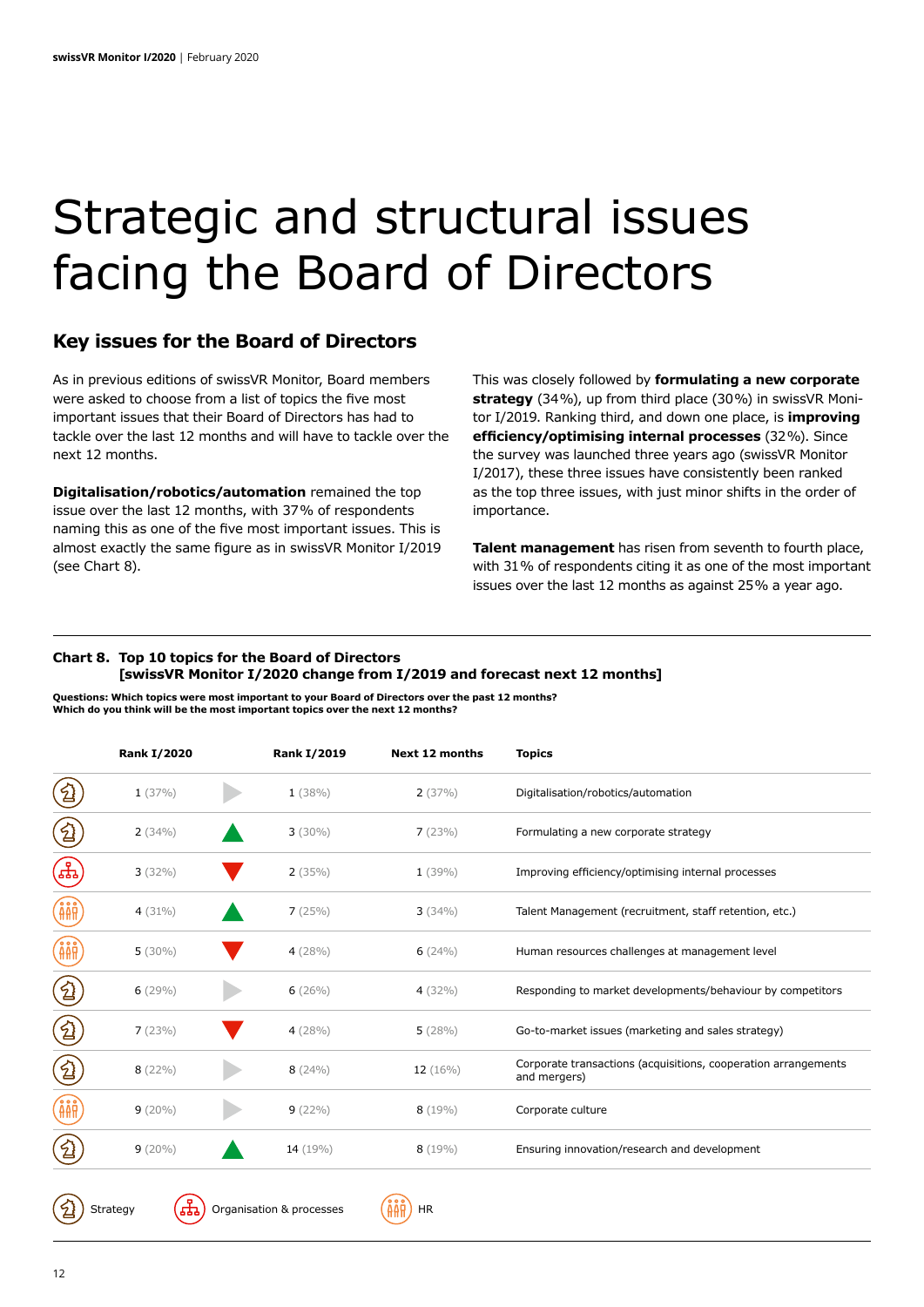**Human resources challenges at management level**  slipped one place (30%) in the rankings, while **go-to-market issues** slipped three places (23%).

Unchanged in the rankings are the two strategy issues **responding to market developments/behaviour by competitors** (29% of responses) and **corporate transactions** (22%). The HR issue of **corporate culture**, first introduced into the list in swissVR Monitor I/2019, is also regarded as important (20% of respondents).

Compliance and risk issues narrowly missed making it into the top ten issues this time: these include **risk management** (at 11th place in the rankings, with 19% of responses) and **compliance** (legislation and internal Codes of Conduct) at 12th place, with 17% of responses.

Comparing the most important issues over the last 12 months with those for the next 12 months, it is striking that a markedly higher proportion of Board members think their Board will be discussing **improving efficiency/optimising internal processes** in 2020 than in 2019 (39% as against 32%). The same proportion report that their Board will be discussing **digitalisation/robotics/automation** in detail (37%). The issues of **talent management** and **responding to market developments/behaviour by competitors** are likely to be slightly more important in 2020 than in 2019, with 34% and 32% of responses respectively, up from 31% and 29% respectively. In contrast, **formulating a new corporate strategy and corporate transactions** are now seen as considerably less important than a year ago (23% and 16% of responses respectively as against 34% and 22% in swissVR Monitor I/2020).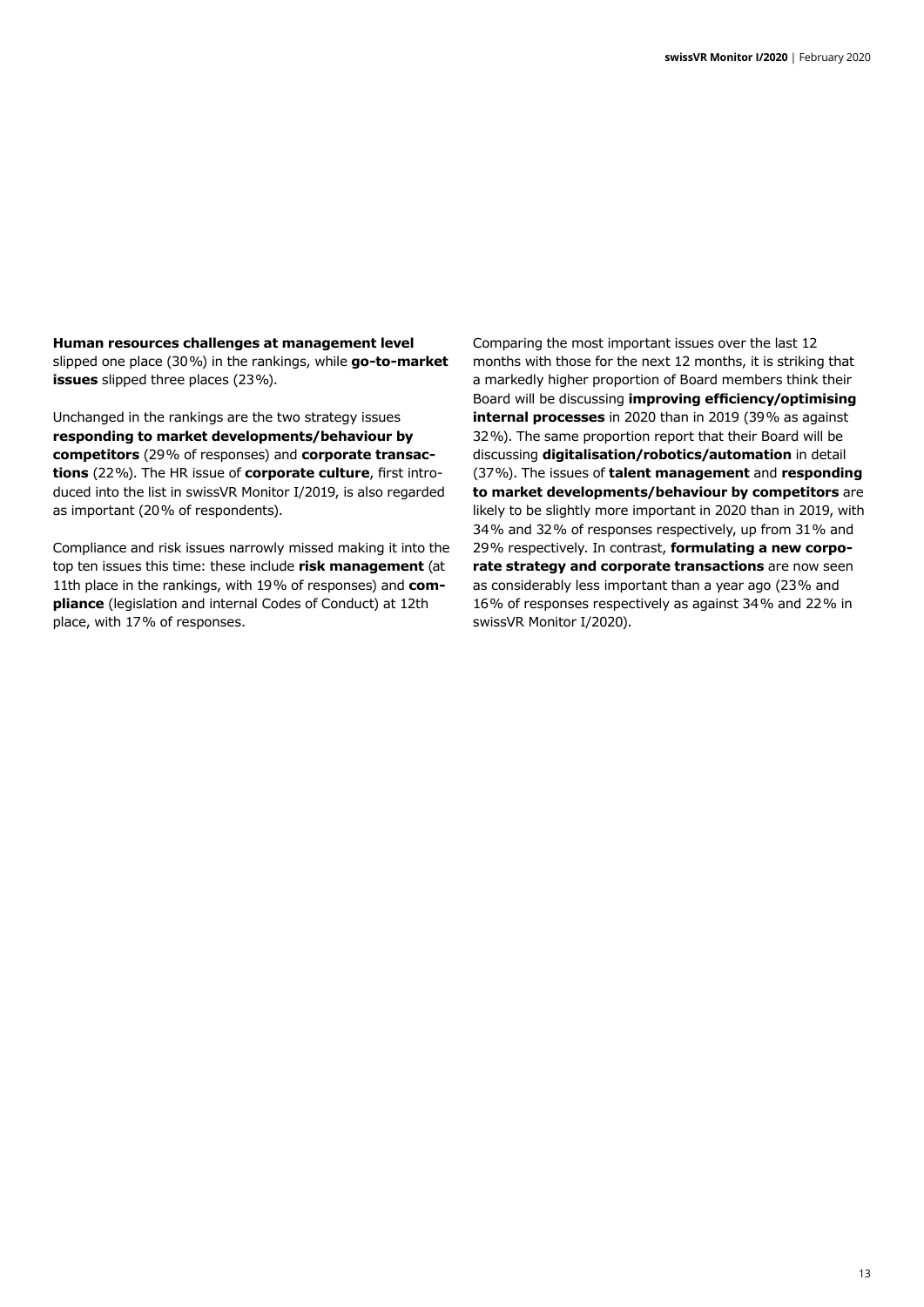### **Changes in the operating environment for Board members**

Many of the Board members surveyed report relatively marked changes over the past year in the environment in which the Board operates. As in earlier editions of swissVR Monitor, these include most notably the increased time commitment and greater interaction between the Board of Directors and management (see Chart 9).

More than half of all Board members (54%) report that the **time commitment** involved in a Board mandate has increased over the last 12 months. Just 3% report a decrease, with the remaining 43% reporting no change in the time commitment required. These findings are almost identical with those two years ago (swissVR Monitor I/2018). The breakdown by company size shows that Board members in medium-sized companies are more likely than those in small or large companies to report that the time commitment has increased (59% of respondents as against 51% and 52% respectively).

The picture is similar when it comes to **interaction with management**. 53% of respondents report an increase in interaction with management over the last 12 months, with 3% reporting a decrease and 44% no change. Here, too, the findings are unchanged from two years ago (swissVR Monitor I/2018).

Just over one-quarter of all respondents (27%) report an increase in **reputational pressure** over the last 12 months and just over one-fifth (22%) an increase in **shareholder influence**. However, a clear majority of respondents report no change in either of these areas. The findings in relation to changes in shareholder influence also follow much the same pattern as in swissVR Monitor I/2018. Large companies are more likely than small and medium-sized companies to report that shareholder influence has increased (26% of respondents, compared with 18% and 23% respectively).

Just 12% of respondents report an increase in **interaction with external audit**, and only 9% say their **remuneration** has increased. In most cases, remuneration for Board members has clearly not changed, despite evidence of a greater workload and additional challenges.

#### **Chart 9. Prioritising areas within the mandate of the Board of Directors over the past 12 months**

**Question: How has the importance of the following aspects of your mandate changed over the past year?**

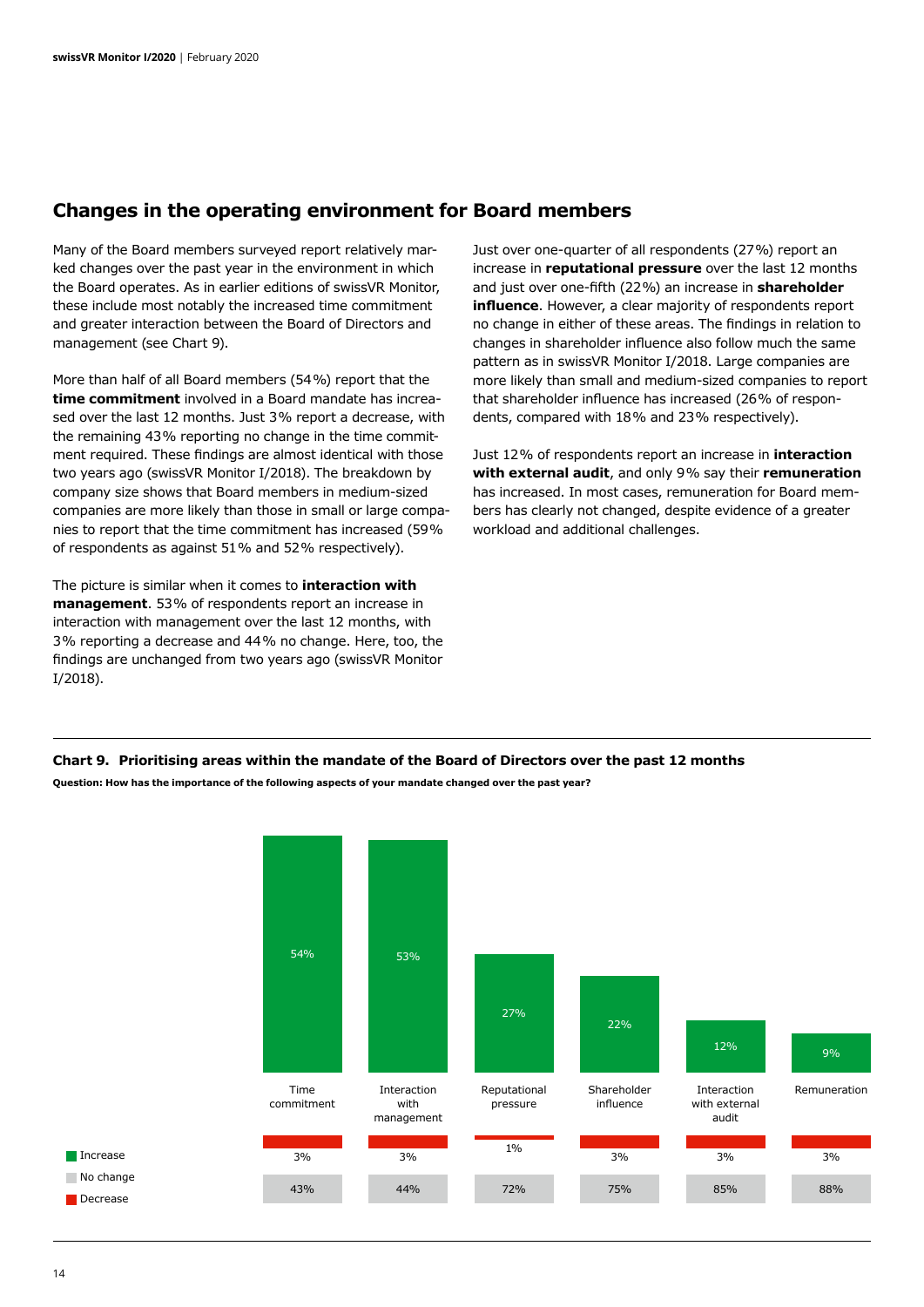## **Cooperation between the Board of Directors and management**

Almost all the Board members surveyed report that **the Board normally takes important strategic decisions after consulting management** (96%) and only slightly fewer that **the Board can assert itself against management** (94%) (see Chart 10). Overall, the picture is almost identical with the findings of two years ago (swissVR Monitory I/2018): the only significant change is that the proportion of respondents strongly agreeing has risen while those somewhat agreeing has fallen.

A similar majority strongly agree or somewhat agree that there is **a culture of open information and communication** between the Board and management (65% and 30% respectively). Here, too, the proportion of respondents who strongly agree is up from swissVR Monitor II/2018, while a lower proportion somewhat agree. A similar picture emerges with relation to the **current allocation of roles** between the Board and management, with 60% strongly agreeing that it is appropriate and 31% somewhat agreeing. Roughly the same proportions strongly agree and somewhat agree that collaboration between the Board and management is characterised by **great mutual trust** (60% and 33% respectively).

Responses to the statement that **the Board is sufficiently independent of management** are more positive than two years ago (swissVR Monitor I/2018). A total of 49% of respondents strongly disagree, somewhat disagree or somewhat agree (5%, 12% and 32% respectively), down from a total of 54% two years ago.

There is greater agreement that the Board of Directors **periodically assesses management's performance and provides feedback** and that **there is a clear distinction between strategic and operational issues**. 43% of all respondents strongly agree with the first of these statements, up from 38% two years ago, and 35% strongly agree with the second statement, up from 29% two years ago.

#### **Chart 10. Cooperation between the Board of Directors and management [swissVR Monitor I/2020 change from I/2018]**

**Question: How do you rate the following statements on cooperation between the Board of Directors and the management of your company?**

| The Board normally takes important strategic                                                    | I/2018 | 62%                              |                   | 33% | 5%                |       |  |
|-------------------------------------------------------------------------------------------------|--------|----------------------------------|-------------------|-----|-------------------|-------|--|
| decisions after consulting management.                                                          | I/2020 | <b>70%</b>                       |                   | 26% |                   | 1% 3% |  |
| Where necessary, the Board can assert itself<br>against management.                             | I/2018 | 57%                              |                   | 36% | 6%                | $1\%$ |  |
|                                                                                                 | I/2020 | 66%                              |                   | 28% | 5%                | $1\%$ |  |
| There is a culture of open information and communi-                                             | I/2018 | 57%                              |                   | 40% |                   | 3%    |  |
| cation between the Board and management.                                                        | I/2020 | 65%                              |                   | 30% | 4%                | $1\%$ |  |
| The current allocation of roles between the                                                     | I/2018 | 49%                              | 42%               |     | 8%                | $1\%$ |  |
| Board and management is appropriate.                                                            | I/2020 | 60%                              |                   | 31% | 8%                | 1%    |  |
| The collaboration between the Board and manage-<br>ment is characterised by great mutual trust. | I/2018 | 49%                              | 44%               |     | 7%                |       |  |
|                                                                                                 | I/2020 | 60%                              |                   | 33% | 6%                | $1\%$ |  |
| The Board is sufficiently independent of                                                        | I/2018 | 46%                              | 30%               | 18% | 6%                |       |  |
| management.                                                                                     | I/2020 | 51%                              | 32%               | 12% | 5%                |       |  |
| The Board periodically assesses management's<br>performance and provides feedback.              | I/2018 | 38%                              | 42%               | 17% |                   | 3%    |  |
|                                                                                                 | I/2020 | 43%                              | 38%               | 15% | 4%                |       |  |
| There is a clear distinction between strategic                                                  | I/2018 | 29%                              | 47%               | 18% | 6%                |       |  |
| and operational issues.                                                                         | I/2020 | 35%                              | 43%               | 18% | 4%                |       |  |
|                                                                                                 |        | Strongly agree<br>Somewhat agree | Somewhat disagree |     | Strongly disagree |       |  |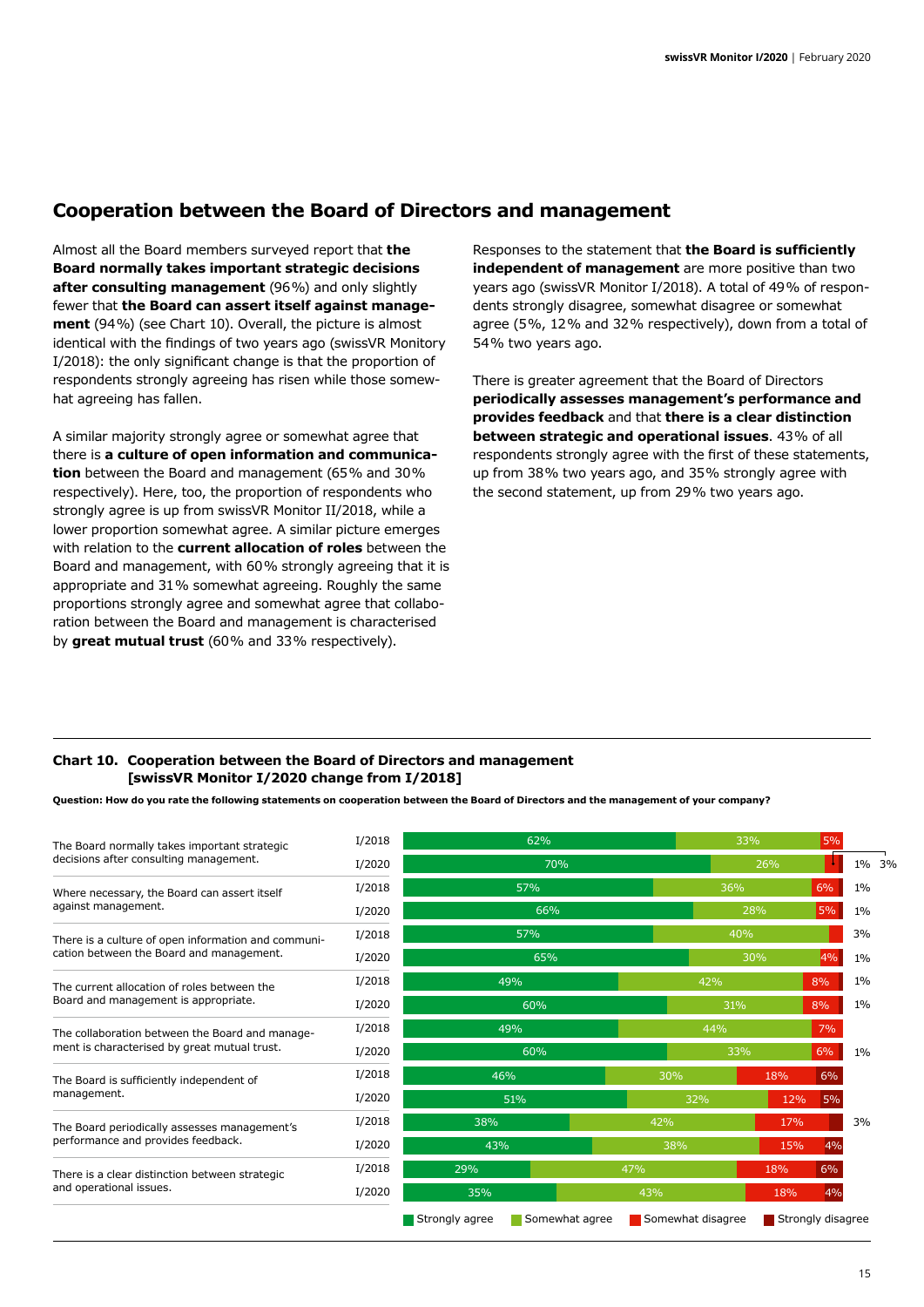## Interviews

### **Global corporate social responsibility**

Paul Bulcke, Chairman of the Board of Directors of Nestlé

**"As a consumer-facing company, we see no contradiction between doing well and doing good."**

**Paul Bulcke** has been Chairman of the Board of Directors



of Nestlé S.A. since April 2017. He is Vice Chairman of L'Oréal (FR) and Board Member of Roche Holding Ltd. (CH). He is Chairman of the World Economic Forum's Community of Chairpersons (WEF), member of the European Roundtable of Industrialists (ERT), the Board of Trustees of Avenir Suisse and J.P. Morgan Internatio-

nal Council as well as Co-Chairman of the 2030 Water Resources Group.

With a career in Nestlé spanning 40 years, he was Chief Executive Officer of Nestlé S.A. between 2008 and 2016, and just prior to this, held the role of Executive Vice President with responsibility for Zone Americas.

**swissVR:** How has your company defined CSR and made it part of your strategy?

**Paul Bulcke:** From Nestlé's point of view, there is no split between company and societal objectives. This is encapsulated in the company purpose, 'Enhancing quality of life and contributing to a healthier future', and is operationalised through our Creating Shared Value approach. Creating Shared Value means that, in all company activities, value must be created for both the company and for society.

**swissVR:** Which approach is more likely to be successful in such a large and global company as Nestlé: a globally integrated CSR strategy or a series of CSR strategies adapted to local conditions?

**Paul Bulcke:** Nestlé's Creating Shared Value approach is globally framed and led but is operationalised locally in the markets in which Nestlé operates. This combination of global and decentralised is essential in ensuring that Creating Shared Value remains relevant for the company as a whole but also for the communities and stakeholders impacted.

**swissVR:** How do you ensure CSR is implemented consistently throughout the company and that individual programmes produce the desired impact?

**Paul Bulcke:** Measuring and reporting on areas relevant to a company's activities are important components of Creating Shared Value. Nestlé published its first annual global Creating Shared Value report in 2008, documenting its efforts and initiatives. Forward-looking commitments first published in 2012 ensure that all markets pull in the same direction and enable stakeholders to assess progress made.

**swissVR:** Which areas of CSR does your company currently see as posing the greatest challenges? How does Nestlé go about dealing with critical NGOs, and how does it ensure that these organisations recognise CSR programmes?

**Paul Bulcke:** Over the years, there has been a decline in trust in many sectors of society, including the private sector. To address this, Nestlé has for many years now engaged directly with its key stakeholders, including NGOs. In particular, we have regularly organised 'stakeholder convenings', which bring together key actors at country level to discuss specific challenges directly relevant to the company and also help us improve and set the priorities for our Creating Shared Value strategy. These meetings help generate increased levels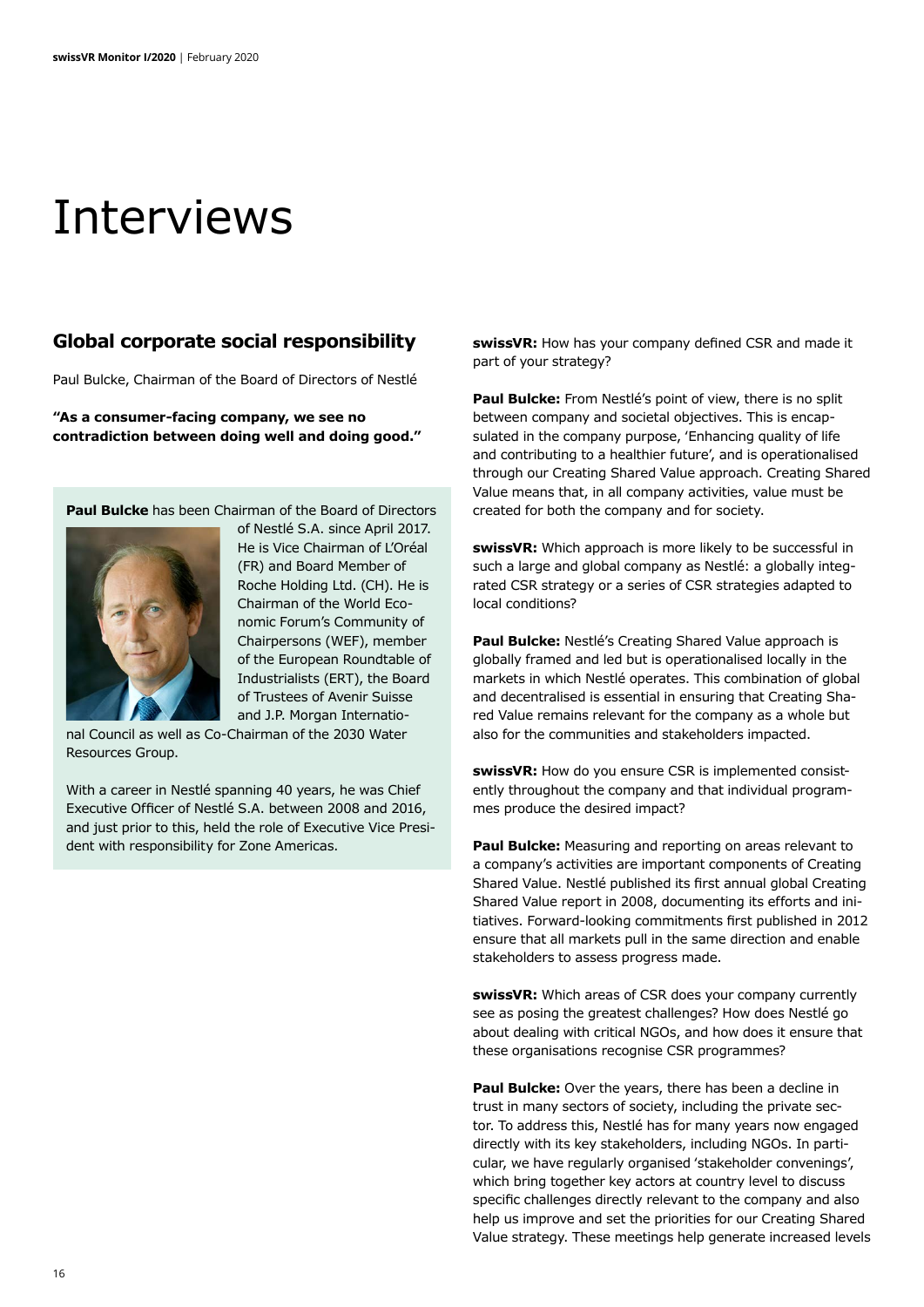of trust and mutual respect. Outcomes are fed back to senior management through the Nestlé in Society Board. We also conduct a Nestlé stakeholder community survey annually with key opinion leaders so that we can understand evolving views on the company's issues and reputation management.

**swissVR:** How can the Board of Directors help to ensure that CSR is not just a box-ticking exercise but actually makes the company a responsible partner and enhances its reputation among investors, customers and the public?

**Paul Bulcke:** As a consumer-facing company, we see no contradiction between doing well and doing good. ESG (environmental, social and governance) considerations inform our strategy, and if consumers value our sustainable products, this will be good for our business too. Plant-based proteins are a great example of where doing business sustainably can lead to sustainable value creation.

One of the most critical tasks for the Board of Directors is to ask the right questions and, in particular, questions that are closely linked to those that all our stakeholders in society are asking. This in turn is linked to having a diverse group of individuals within the Board, notably in terms of nationality, perspective, experience, expertise and competencies.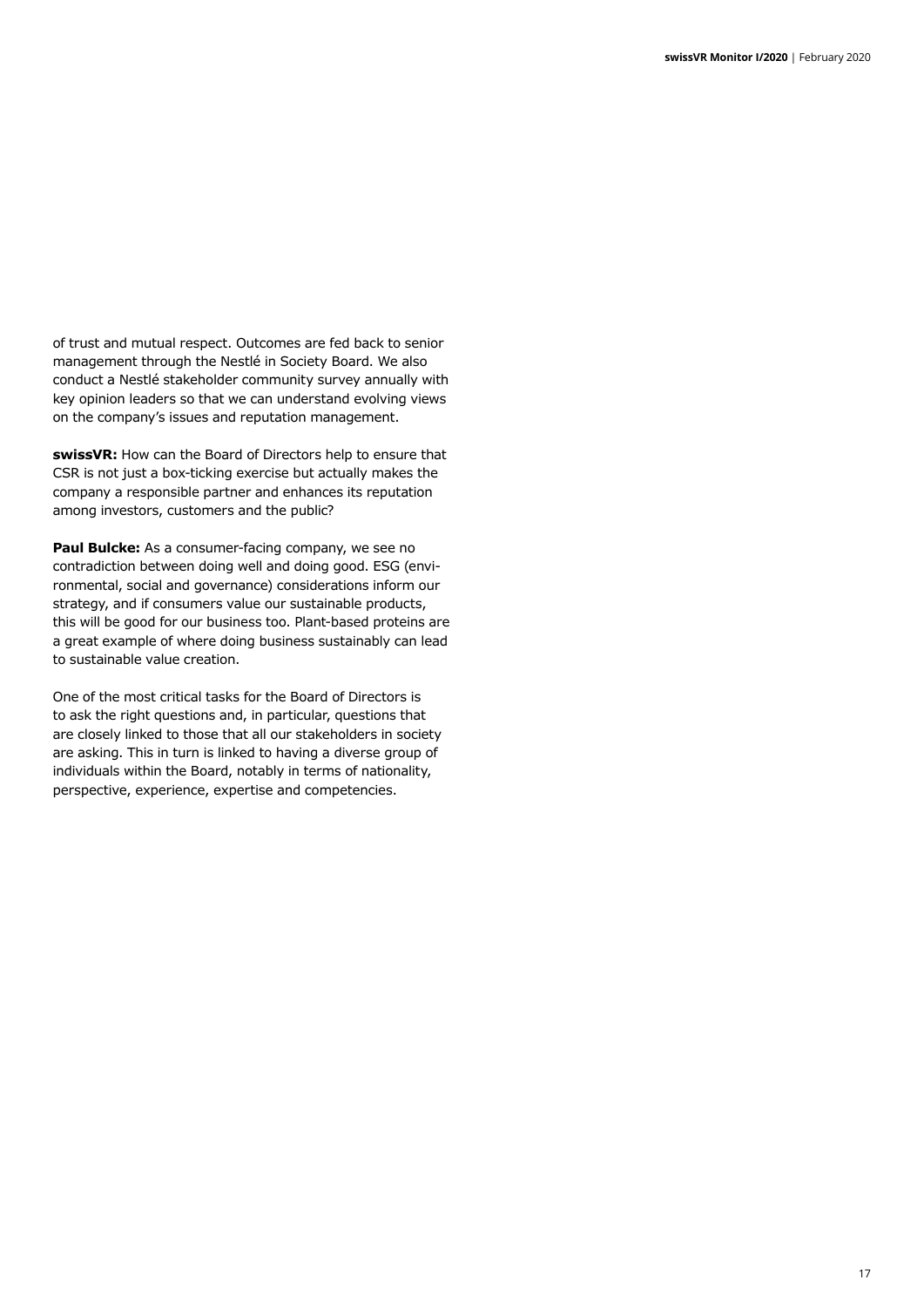### **Responsible investment**

Antoinette Hunziker-Ebneter, President of the Board of Directors of BEKB.

**"The Board of Directors determines a company's strategy and monitors how that strategy is implemented. It therefore both devises and guarantees a responsible business policy."**

**Antoinette Hunziker-Ebneter** has been President of



BEKB Kantonalbank since 2015. She is also CEO and Vice-President of the Board of Directors of Forma Futura Invest AG, an independent asset management company specialising in responsible investment by listed companies. Antoinette Hunziker-Ebneter studied economics at the University of St. Gallen and has a Diploma from the

Swiss Banking School. She began her career at Citibank before becoming Head of Securities Trading at Bank Leu AG and then CEO of the Swiss Stock Exchange. She was then appointed to the management team at Julius Baer & Co. The creation of Forma Futura Invest AG in 2006 marked her shift into self-employment. Antoinette Hunziker-Ebneter is co-founder of waterkiosk foundation, which campaigns for access to clean drinking water in emerging economies. She is also a member of the Council of UniBern Forschungsstiftung.

**swissVR:** Why should companies concern themselves with CSR rather than focus on maximising their profits?

**Antoinette Hunziker-Ebneter:** Quite simply, because a sustainable business policy is relevant to increasing numbers of people. To put it another way, people are increasingly buying goods and using services only when those goods and services involve sustainable use of resources. Fair business practices, customer-oriented distribution channels, and a responsible sales policy are now the basic requirements for many companies' competitiveness and economic success. It's like going back 100 years: if you worked as a haulier and failed to switch from a horse and cart to a motor vehicle, you lost your place in the transport industry.

For me, companies naturally have a social responsibility and should also be using the world's resources in a responsible way. Business activity is, after all, embedded in a socio-political context, and that in turn forms part of the global ecosystem. A healthy economy depends on a healthy society – and both are reliant on a healthy environment.

**swissVR:** What are the key CSR issues facing the financial sector? And how can individual companies stand out from the rest?

**Antoinette Hunziker-Ebneter:** Individual companies can differentiate themselves by means of the objectives they set themselves and how they implement them, ensure compliance with them and report on them.

The 17 Sustainable Development Goals (SDGs) form the core of the 2030 Agenda for Sustainable Development adopted by the United Nations in autumn 2015. The SDGs lay down social, economic and environmental milestones that countries around the world are working towards. Every sector and every company has a part to play in achieving the SDGs.

As a representative of the finance sector, early on BEKB created a framework for tailoring its sustainability management and its core business to the SDGs. As a regionally oriented bank, BEKB seeks, for example, to contribute particularly to SDGs 7 ("Affordable and clean energy"), 8 ("Decent work and economic growth") and 12 ("Responsible consumption and production"). Large banks and global financial service providers presumably have other priorities and focus on sustainable project financing and investment.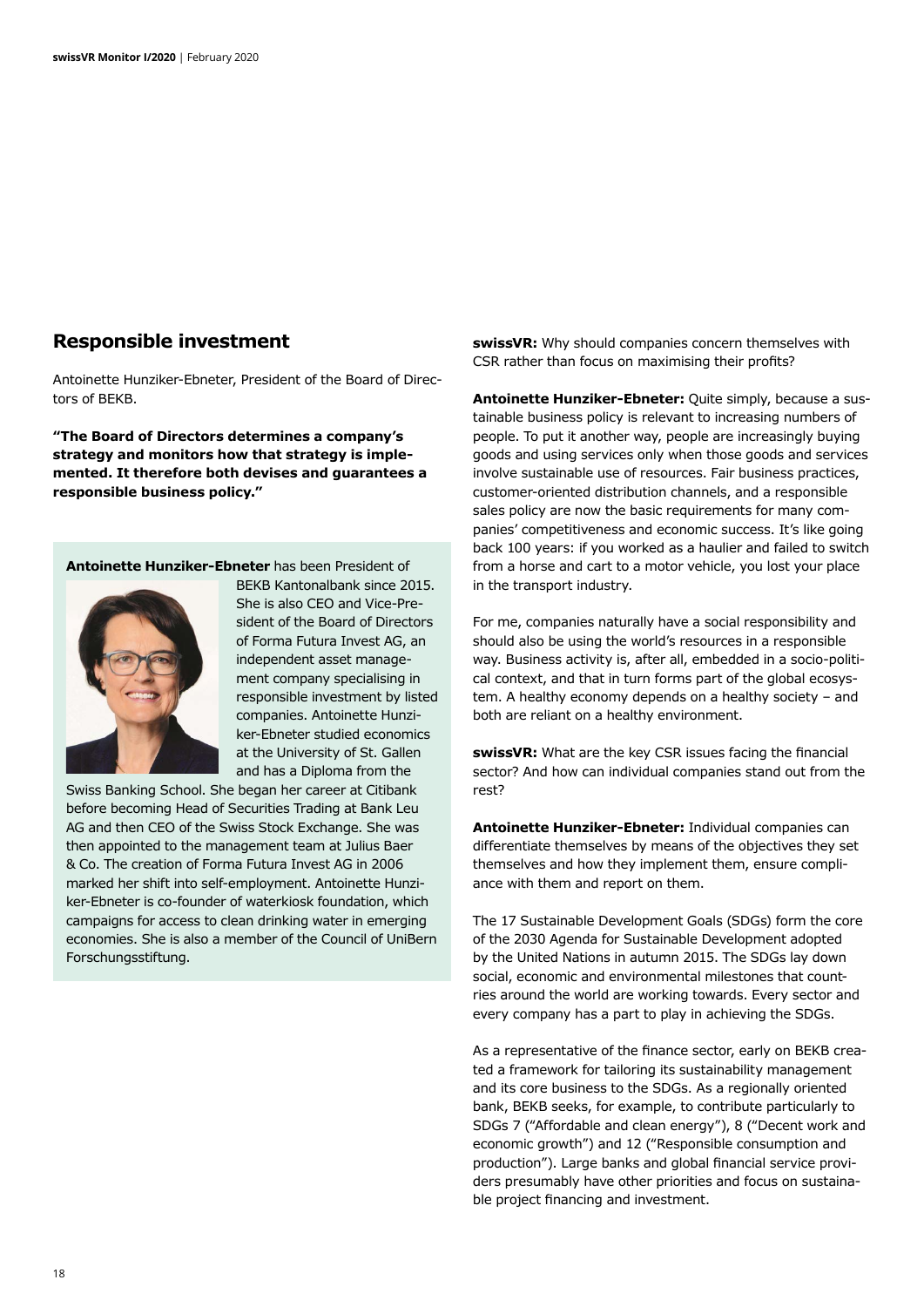**swissVR:** Ideally, what should be the role of the Board of Directors in the area of CSR? Where do you see the greatest challenges?

**Antoinette Hunziker-Ebneter:** The Board of Directors determines a company's strategy and monitors how that strategy is implemented. It therefore both devises and guarantees a responsible business policy and is required to take HR decisions at the most senior level of management to ensure that the company can meet its objectives. By nature, management is responsible for managing a company's operations, so it focuses primarily on commercial success. The Board of Directors therefore has to establish a good balance between performancerelated remuneration for achieved annual results and the importance of long-term, over-arching corporate objectives.

Larger companies and multinationals often have a CSR committee to devise good ways the Board can tackle these challenges. For example, responsibility for sustainability should lie jointly with the CEO and a designated member of the Board. It is also important to have sustainability expertise on the Board of Directors.

**swissVR:** What role does socially responsible investment (SRI) play in the debate around CSR?

**Antoinette Hunziker-Ebneter:** Sustainable investment supports the flow of finance to robust companies that manage their resources responsibly. Sustainability should also be an integral part of the customer advice process. BEKB promotes the sale of sustainable goods and services, particularly in investment, and is continually expanding its sustainable product portfolio. It offers funds in all investment categories that reflect BEKB's own approach to sustainability. Consistent implementation of a responsible sales policy also includes ensuring that customer advisers are aware of these topics and receive thorough initial and continuing training.

**swissVR:** To what extent can investors ensure that, through SRI, companies tackle corporate social responsibility better and actually behave more sustainably?

**Antoinette Hunziker-Ebneter:** Both investors and consumers need to send clear signals as to the direction they would like the company to take. They have great power, and – as already mentioned – expectations of sustainable business practices are increasing all the time. In the finance sector in particular, if you don't keep up with the times, you will be left behind.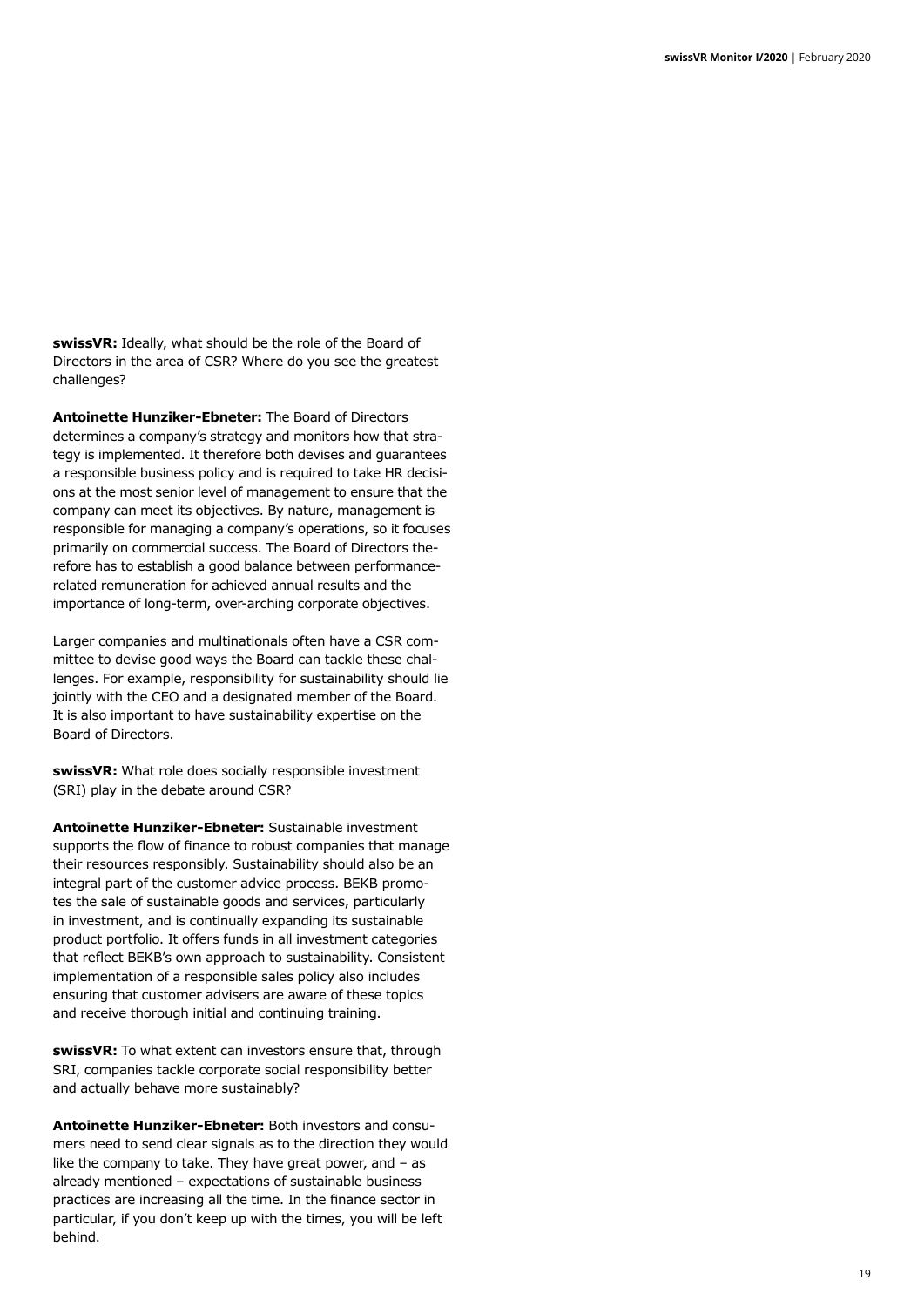### **CSR in SMEs**

Dorothea Baur, independent ethics expert.

**"SMEs should see their flat decision-making structures as an opportunity to design a CSR policy that is more tangible for their employees and stakeholders than is the case in large multinationals."**

**Dr. Dorothea Baur** is a corporate adviser, lecturer and



author (www.baurconsulting. ch). She advises companies, including a number of banks and pension schemes, on ethical issues with a particular focus on sustainability, social responsibility and technology. She is also a Lecturer in CSR, artificial intelligence and ethics at several universities of applied sciences. She was

listed as one of '100 Brilliant Women in AI Ethics to Follow in 2019'. Dorothea Baur has a doctorate from the University of St. Gallen, specialising in business ethics, and has worked as a researcher and lecturer at leading business schools.

**swissVR:** How relevant do you think CSR is now? And how will it develop in future?

**Dorothea Baur:** Over recent decades, CSR has gone from being a purely philanthropic approach based on goodwill and a desire to 'give something back' to society to being an integral part of a convincing management strategy.

The proliferation of voluntary standards and certification means that CSR has increasingly become part of company practice. However, regulation is also increasing, and standards that were previously voluntary are now being enshrined in statute. For example, since 2017, the EU has required companies above a specific size to produce a sustainability report. Regulation also reflects the public's lack of trust in businesses: more and more companies are making CSR an integral part of their corporate strategy, but too many economic players have ended up damaging public confidence.

I hope companies will think more holistically in future and consider not just the financial aspects of their business activities but also the non-financial aspects. The trend towards Integrated Reporting is a positive step in this direction. Companies can halt greater regulation in its tracks only if they can show convincingly that they consistently take account of social and environmental issues regardless of the statutory penalties for not doing so.

**swissVR:** Some companies view CSR as 'nice to have'. How great is the risk that when times are difficult, companies will reduce their CSR programmes on grounds of costs? And what impact might that have?

**Dorothea Baur:** If CSR is no more than a philanthropic addon to the core business, there is a significant risk that companies will see it purely in cost terms. And if individual CEOs are the driving force behind CSR topics, there is a risk that when the CEO changes, these topics disappear as rapidly as they appeared.

Companies can reduce this risk by integrating CSR into their strategy and focusing on important and specific issues that are economically relevant to the company and actively supported by stakeholders. It is also important that CSR topics are firmly embedded in operations and form part of the company's day-to-day routines. For example, if a company tailors its storage of chemicals to an ISO management system that grants certification, that creates accountability.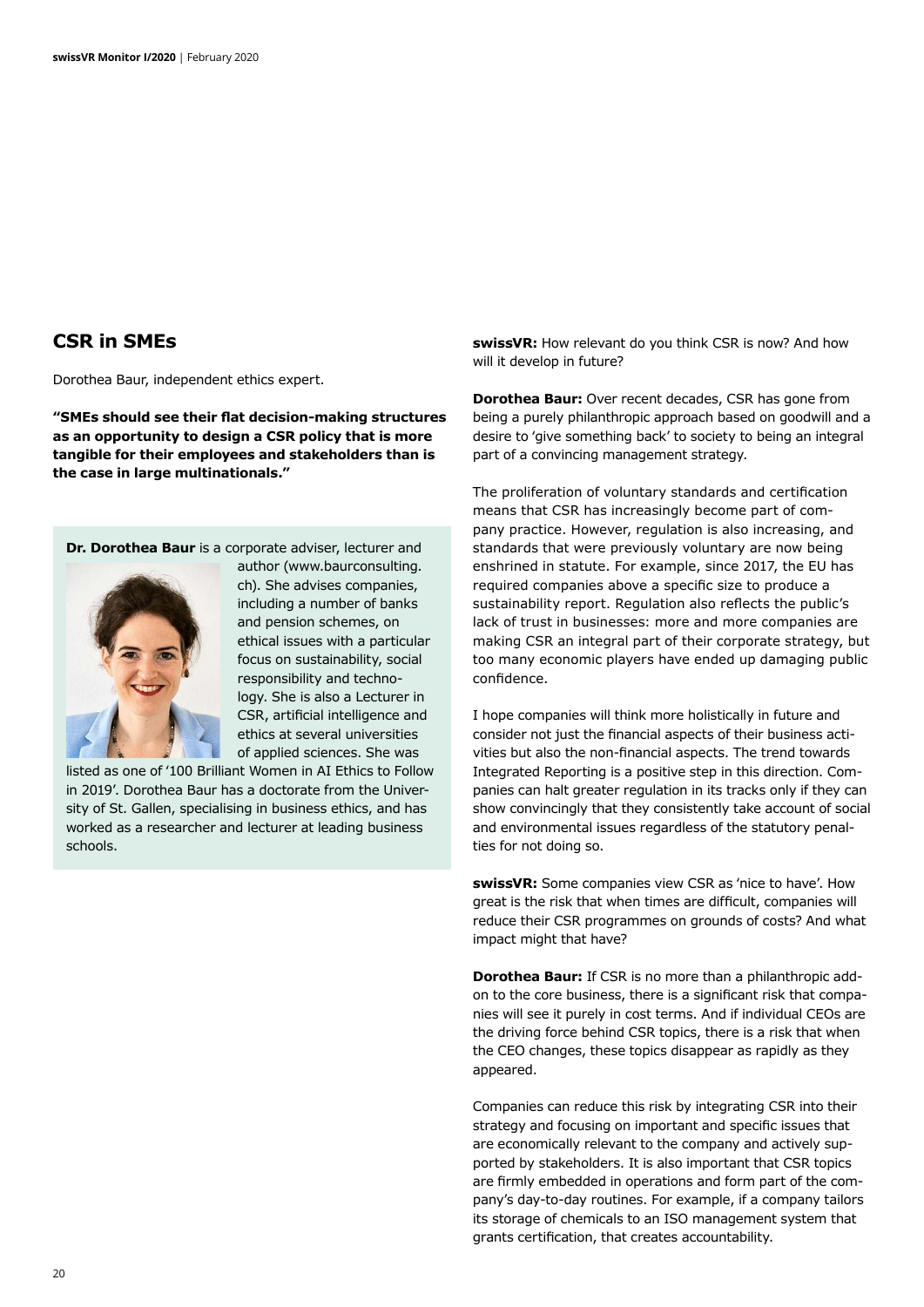**swissVR:** What differences and similarities do you see between SMEs and large companies when it comes to planning and implementing CSR strategies and programmes?

**Dorothea Baur:** There are major differences between small and large companies in terms of CSR governance. Larger companies have a greater division of work and are often able to delegate responsibility for CSR and sustainability to specialists who report back to senior management; for them, CSR is an official company function that is systematically planned and implemented. External stakeholders – including, increasingly, shareholders – demand a professional approach of this kind.

In SMEs, however, CSR is more informal, and a lot depends on personal ethos. How important is CSR to the CEO? Are employees involved and proactive in driving the issue forward? I also see more and more SMEs that supply large companies being required to comply with ever-higher CSR standards imposed by those companies. If large companies commit to transparent supply chains, small suppliers are then put under pressure to provide evidence of the traceability of their raw materials. If they are to be efficient in providing this evidence, CSR has to be part of supply chain management. In other words, large companies require SMEs to plan their CSR professionally and that comes at a greater cost in terms of workload: there is a sort of trickle-down effect.

**swissVR:** What do you see as the success factors for SMEs in terms of taking corporate social responsibility seriously? And how can the economic benefits of CSR programmes be demonstrated?

**Dorothea Baur:** SMEs should see their flat decision-making structures as an opportunity to design a CSR policy that is more tangible for their employees and stakeholders than is the case in large multinationals. SMEs can strike a more personal note than large companies that have dozens of policies. They are usually less heterogenous and find it easier to reach a consensus on relevant issues. SMEs also enjoy greater continuity in their senior management, so the personal ethos of the boss is very important. And they are not subject to the pressure of quarterly reporting or shareholders. However, SMEs are often guilty of understatement when it comes to CSR. They are not good at communication; they lack the know-how or the resources. A large company can, for example, boast in its CSR report about how many apprentices it is training, but training apprentices is something that SMEs do without thinking about it and that they do not perceive as having anything to do with CSR.

It is difficult to demonstrate the economic benefits of CSR because it is not always clear what is correlation and what is causality. CSR should never be made wholly reliant on economic benefit but should be seen as 'the right thing to do'. And there should be as much scrutiny as possible of the benefits it brings. For example, employee or customer satisfaction ratings, staff turnover rates and numbers of industrial accidents could all be indicators of the benefits of CSR. However, it is usually easier to measure impact in environmental areas – you can quantify exactly how much water and energy you've saved.

**swissVR:** Do you think we need greater regulation in Switzerland to force companies to improve their corporate social responsibility? What regulatory changes do you think are coming down the line?

**Dorothea Baur:** I don't see regulation as positive in and of itself, so greater regulation is not good or bad per se. It all depends on the aim of the regulation. For example, I'm in favour in principle of regulation that increases transparency through reporting requirements. Transparent CSR and sustainability reporting enable stakeholders to gain an overview and understand the non-financial impact that businesses have. Do I as a shareholder want to go on investing in a company whose  $CO<sub>2</sub>$  emissions are continually rising? What does it mean for me as a customer if a particular fashion chain switches to organic cotton? I see the number of transparency requirements increasing. And 'joined-up thinking' is increasingly underpinning legislation. There are signs that in the not too distant future, the requirement to compile a sustainability report will be linked to the classification of sustainable activities under the EU Commission's 2018 'Action Plan for Financing Sustainable Growth'.

In terms of further regulation, we are at a crossroads. Will business be able to win back the public's trust and prove that it takes its social and environmental responsibilities seriously even without the 'big stick' of legal sanctions? Just saying 'regulation is harmful' is not enough. CSR-aware companies will have to demonstrate convincingly that they are doing everything they can – and differentiate themselves from other companies in their sector that take only a superficial approach to CSR. Otherwise, there is a risk of drowning in legislation on the statutory duty of care that brings civil or even criminal implications with it.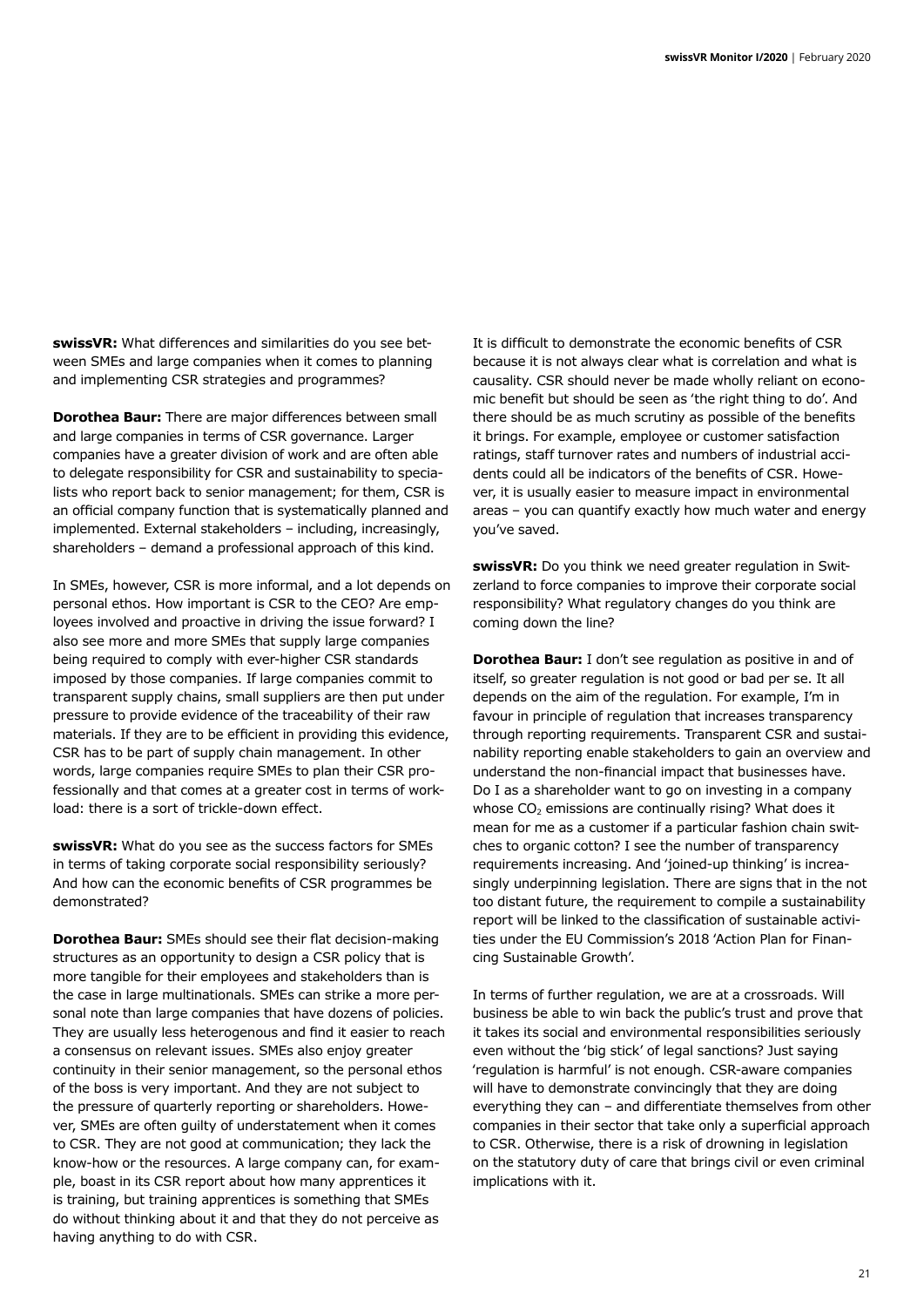# **Notes**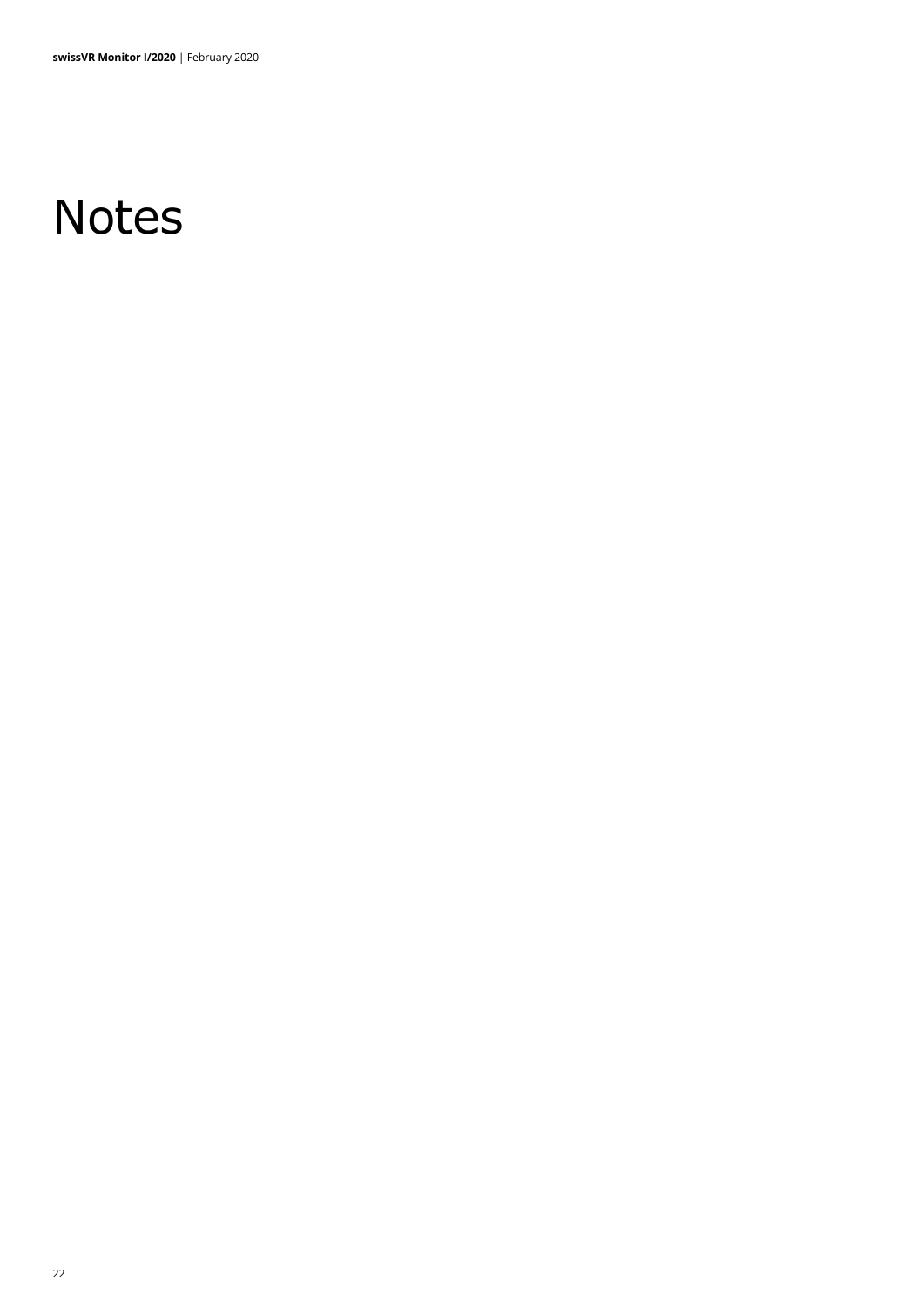## Contacts and authors

#### **swissVR**

**Cornelia Ritz Bossicard** President swissVR +41 41 757 67 11 cornelia.ritz@swissvr.ch

**Nicola Leuenberger** CEO swissVR +41 41 757 67 09 nicola.leuenberger@swissvr.ch

### **Deloitte AG**

**Reto Savoia** CEO Deloitte Switzerland +41 58 279 60 00 rsavoia@deloitte.ch

**Dr. Michael Grampp** Chief Economist and Head of Research, Communication & Digital +41 58 279 68 17 mgrampp@deloitte.ch

### **Hochschule Luzern**

**Prof. Dr. Christoph Lengwiler Ph.D.** Lecturer (External) at the Institute of Financial Services Zug (IFZ), Lucerne University of Applied Sciences and Arts and Vice-President swissVR +41 41 757 67 51 christoph.lengwiler@hslu.ch

## **Research conducted by Kimosabe Consulting**

**Dr. Philipp Merkofer** +27 83 686 55 72 philipp.merkofer@kimosabeconsulting.com

Front page: istock.com / Phonix\_a

This publication is generally produced. We recommend that you seek professional advice before you pursue or approve business on the basis of the contents of this publication. swissVR, Deloitte AG and the Lucerne University of Applied Sciences and Arts accept no responsibility and refuse any liability for losses that result if an individual pursues or approves business on the basis of information in this publication.

**swissVR** is an association of Board members in Switzerland – from Board members for Board members – attractive – independent – focused – across Switzerland. With its offering, the association contributes to professionalising Board member activities in Switzerland. swissVR enables its members to share their experience with Board members from all sectors of the Swiss economy. It also offers its more than 850 members information and training tailored to their needs. swissVR is targeted exclusively at individuals with an active Board mandate. Detailed information on swissVR can be found at www.swissvr.ch.

Deloitte AG is an affiliate of Deloitte NSE LLP, a member firm of Deloitte Touche Tohmatsu Limited ("DTTL"), a "UK private company limited by guarantee". DTTL and its member companies are legally independent and stand-alone companies. DTTL and Deloitte NSE LLP themselves provide no services to clients. A detailed description of their legal structures can be found at www.deloitte.com/ch/about. Deloitte AG is a supervised audit firm approved by the Federal Audit Authorities (RAB) and FINMA, the Federal Financial Markets Supervisory Authority.

The **Hochschule Luzern** is the University of Applied Sciences and Arts of the six Central Swiss cantons. It is the largest educational institution in Central Switzerland with around 6,500 students attending courses and 4,400 in continuing education programmes. It is currently engaged in almost 500 research projects and has a staff of nearly 1,700. The Institute of Financial Services Zug (IFZ) of the Hochschule Luzern – Wirtschaft focuses on governance, risk and compliance and offers continuing education for Board members in these areas, including the Certificate of Advanced Studies for members of Boards of Directors (CAS Verwaltungsrat). Detailed information can be found at www.hslu.ch/verwaltungsrat / www.hslu.ch/cas-vr / www.hslu.ch/ifz.

© swissVR, Deloitte and the Lucerne University of Applied Sciences and Arts, 2020. All rights reserved.